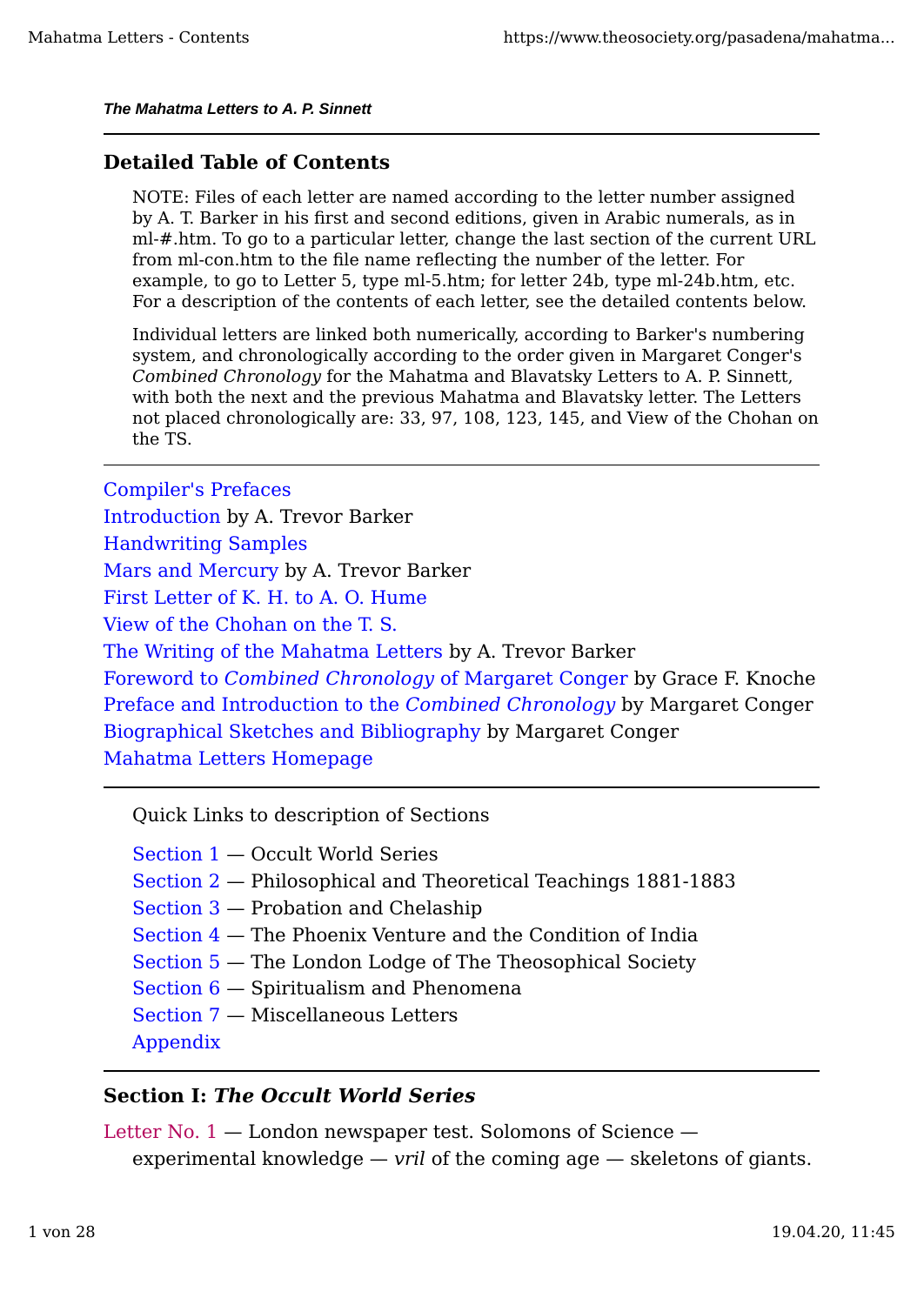Hooke — Newton — position of Science — Human nature the same for a million years — value of occult phenomena. Science and Copernicus — Robert Recorde — Wm. Gilbert — Galileo — Bacon — charlatans the shield of the "Adept" — the rewards of the Goddess Saraswati; the phenomenon of the Ascension.

Letter No. 2 — Methods of research in Occult Science — the mysteries not for the public — Conditions of communication with the Mahatmas — the mode of life demanded. Motives — the object of the Theos. Society significance, of selfishness — the T.S. and Universal Brotherhood — the study of occultism — path of occultism — Schools — Teachers, etc. Beneficent powers of knowledge — seal of the mysteries; the life of the aspirant — Anglo-Indian Branch T.S. — conditions for good test phenomena.

Letter No. 3a — "Brooch" phenomenon

Letter No. 3b — Postal address in N.W.P.

- Letter No. 3c Pillow incidents.
- Letter No.  $4 -$ Crisis in Tibet  $-$  danger of invasion by Russia. Menacing destiny of T.S. — Avalanche in the Karakorum Mts. — H.P.B. demands assistance telepathically  $-$  her condition  $-$  the state of K.H.'s countrymen. Accelerated modes of delivery — Anglo-Indian world agitation caused by the Bombay publications. Col. Olcott — the feelings of the English to the Mahatmas — O.'s devotion and self-sacrifice unequalled — independent A.I. Branch an impossibility — mortal blow to T.S. — non-interference with Branches by Parent Society — Arbitrator when specially called upon — trust in word of honour. Different habits of Tibetans and Hindus — lack of understanding — national prejudices learned in Yog-Vidya but unfit for drawing-rooms — essentials and nonessentials. Difficulties of the Mahatmas — prejudice — unwashed Christian Saints — responsibility for Sinnett and Hume — interference only by the Mahatmas — policy of A.I. Society to be submitted to Chief. Attitude of Mahatmas to the aspirant — marriage and Raja Yoga different ways of acquiring occult knowledge — encouragement given to Sinnett — "Universal Brotherhood" — not an idle phrase — the paramount claim of Humanity; only secure foundation for universal morality — aspiration of the true Adept.
- Letter No.  $5 -$  Inaccuracies of H.P.B.  $-$  A.I. Branch  $-$  Hume's letter  $$ haughtiness of English — race prejudice — personal habits. The test of the 27th — Jhelum despatch — impossibility of deception. The methods of Hume — his letter a monument of pride — further encouragement to Sinnett — necessity of Universal Brotherhood in Europe. Position of Olcott in relation to the T.S.  $-$  a professor of occultism  $-$  letter to Lord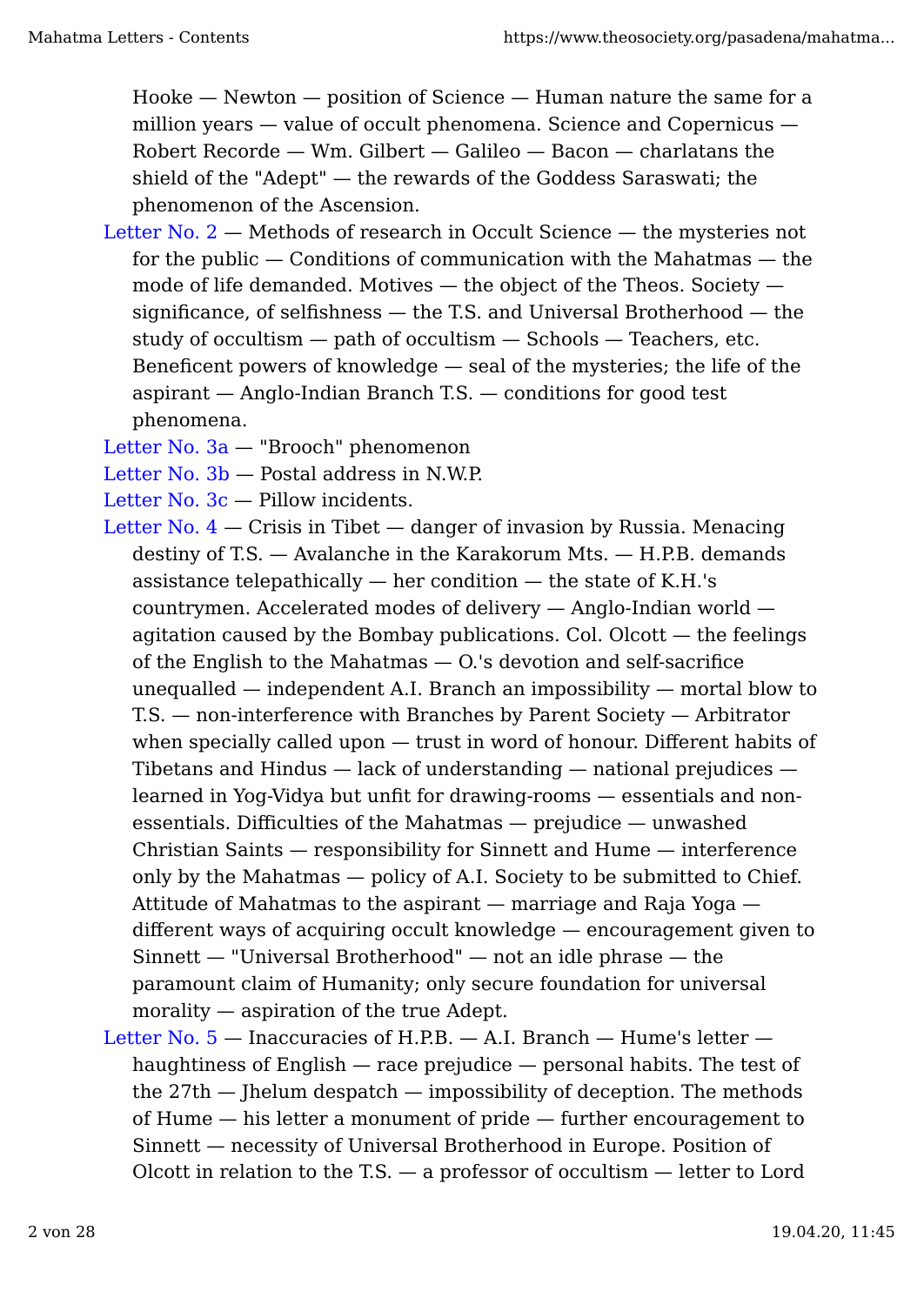Lindsay — H.P.B. not to give practical instruction to A.I. Branch.

- Letter No.  $6$  Methods of correspondence occultists copy nature suggestions for group study. Analysis of Hume's character — truths and mysteries of occultism  $-$  phenomena will prove destructive of bigotry  $$ but constructive for Brotherhood of Humanity. Planetary spirits phenomenal manifestations — ideas rule the world — revolutions creeds will be crushed — Man's position in the Universe — The Eternal  $Now - the choice - highest philosophy or phenomena - the wish of$ the Chiefs.
- Letter No.  $7$  Sinnett disappointed in expectations of training appreciation of his efforts for T.S. — interest in him of one higher than K.H.
- Letter No. 8 Personal observations re Sinnett reasons for K.H.'s actions. Lord Crawford — character and possibilities — direct communication refused. Methods of establishing communication unscientific absurdity. Velocity of mechanical force — Sinnett's inability to understand explanations of phenomena — the only way — Past, Present and Future — grossness of western mind. The Colour rays beyond visible spectrum — realities appear absurdities insurmountable difficulties. Grades of intelligence — Superstition — the world repudiates what it cannot grasp — the novice in occult science must reach the goal or perish — to doubt is to risk insanity. The Mahatmas attitude to humanity and the world — not dried up mummies. K.H.'s personal attachments — erroneous ideas about Mahatmas — Yogis — difference between Hatha and Raja Yoga. Advice regarding *Occult World* — manner of dealing with letters. Problems of mystical phenomena — the Forlorn Hope — uses of spiritualism. Unity gives strength — importance of co-operation — Damodar's letter — value of concentration. Home, the medium.

## **Section 2:** *Philosophical and Theoretical Teachings 1881-1883*

Letter No. 9 — Observations on *The Occult World.* Criticism of members of T.S. and others. Stainton Moses. Planetary spirits and the Earth — their  $mission - S.M.$  and occultism  $-$  abundant proof  $-$  new phase of Truth — explanations re experiences of S.M.; Imperator — mediumship — The "Dweller on the Threshold"; and conscious life in spirit — reply to Fechner. Psychic Communication with *spirits* an impossibility universal laws — cycle of intelligent existences — cosmic matter — Anima mundi. The progress of man — The Great Cycle — evolution of the Ego — the circle of necessity. The world of Causes — and of Effects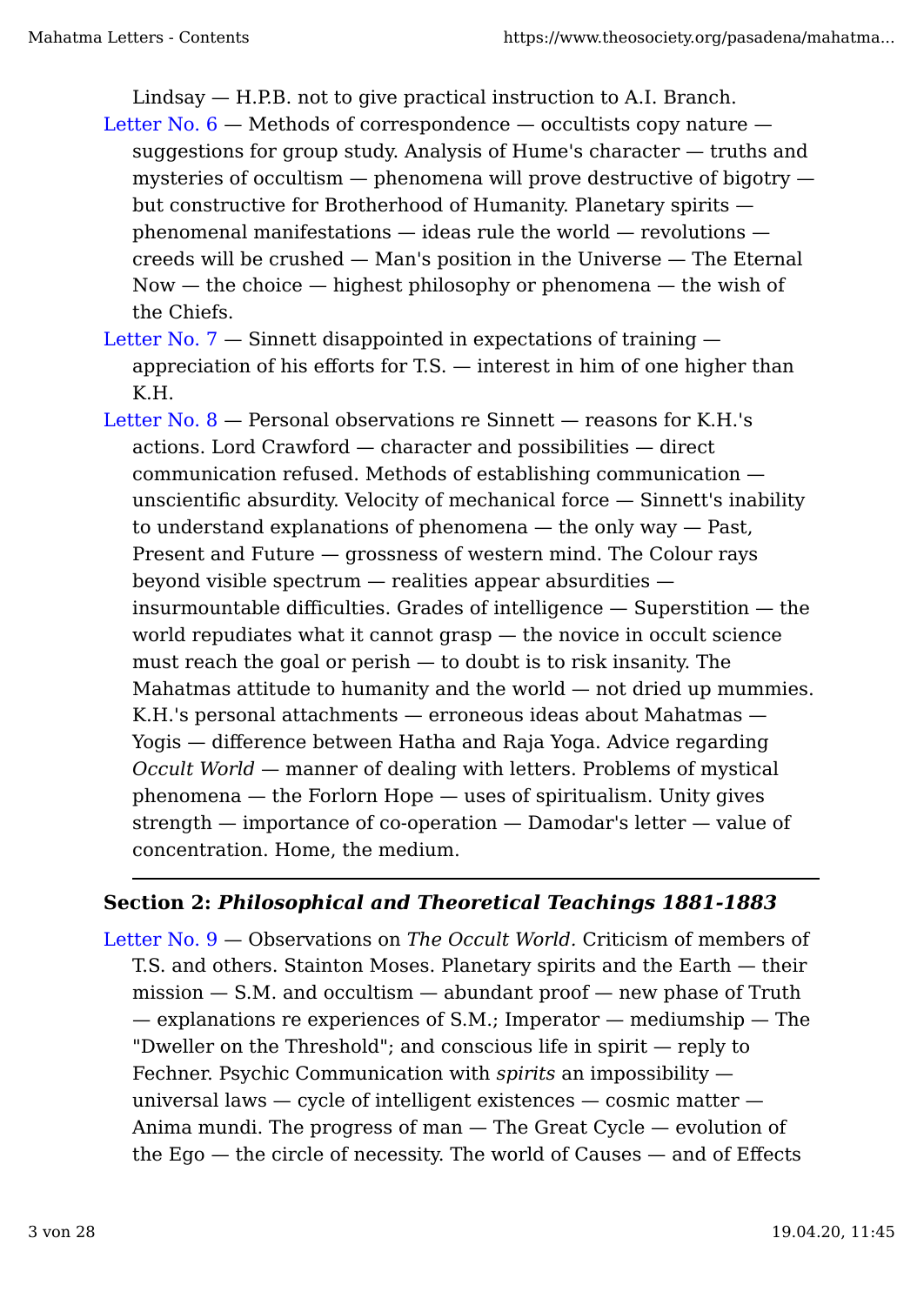— Self Conscious Egos — hell and purgatory. The lower world of effects — a definition of Truth — Brothers not permitted to control the will of the neophyte — The Brethren of the Shadow. K.H.'s relations with Sinnett — observations on the *Occult World* — its effect on H.P.B. and others — Wallace and Crookes. Willingness of Adepts to enlighten mankind — their mission to reveal Truth.

- Letter No.  $10$  The philosophy of the Mahatmas with regard to "God" the God of the theologians. Dyan Chohans — definition of "nothing" logical conclusions — the Universal Mind. The belief in Planetary Spirits — matter is Eternal — no-one has ever seen God — cannot accept an extra-cosmic deity. Phlogiston — belief in matter alone — its unceasing motion which is life — ideas on Evil. The cause of evil is in human intelligence and action — natural laws and necessary evils — the sacerdotal caste and churches — the chief cause of evil. Buddhist priests — God not worshipped in Buddhist Temples — the four noble truths the 12 Nidanas — the chain of causation. The words of the Buddha.
- Letter No.  $11 K.H$ , has misgivings in role of instructor  $-$  the eternal Essence — Force — immutability non-existent in Solar System. Inappropriate terms used by Science — this teaching opposed to all accepted theories — observations on the fallacies and incompleteness of Science  $-$  energy indestructible  $-$  gravity  $-$  chemical attraction  $$ electricity. Chelas are magnetised — only one element in Nature, Akasa — spirit and matter, one — the tetracktis — the sacred seven; the Greek Brother — necessity of serenity of mind for occult study. Psychical powers of hearing — our Zoophagous friend — questions of diet transmission of letters. Schopenhauer and the "Arhat" doctrines.
- Letter No.  $12$  Explanations re Mahayuga Pralaya cyclic evolution Manvantaras — dead worlds. An eternity of action — Ethnographical details — Esquimaux — Neolithic age — the Basks of Spain — the early traces of man — Geike, Dawkins, Fiske — five races — evolution of speech.
- Letter No. 13 *Cosmological notes and queries* esoteric cosmogony. Nature works with positive and negative forces — the worlds of effects. Man's principles return to their source at death — the planet and man not created. The seven-headed serpent *Ananda* of Vishnu — the musical scale and the planetary chain — man has potentiality of all 7 principles as a germ. "Life" no responsibility except in man. 7th principle latent in all the principles  $-$  cause of pollution not in the body  $-$  the evolution of animal-man. Man's development follows that of planet — Biblical analogies — the anthropoids. Buddhas and Avatars. The object of initiations.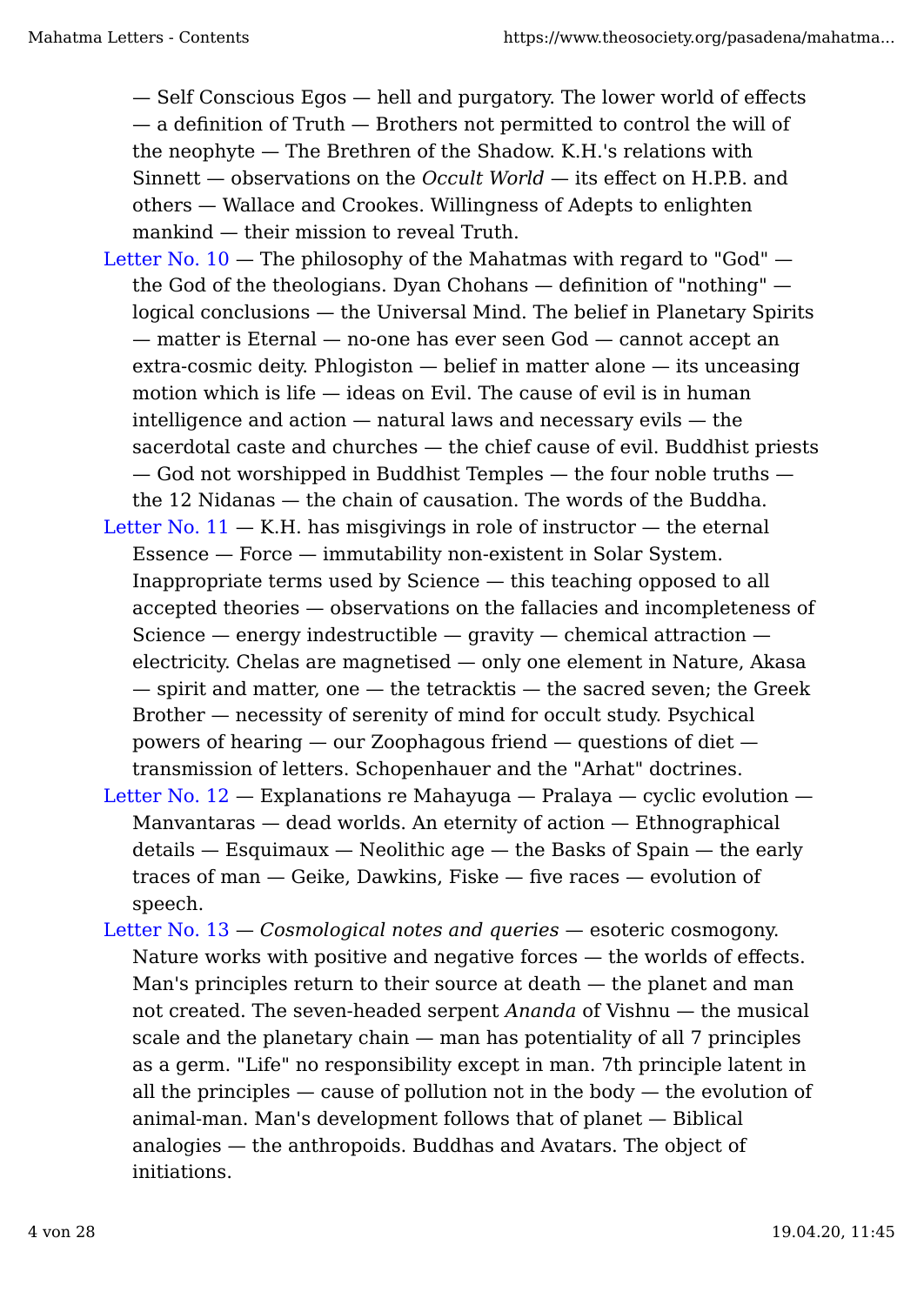- Letter No.  $14 7$  objective and 7 subjective globes. The 7 kingdoms  $-$  the descent of the monad — occult divisions of mineral kingdom — rounds and rings — divisions and classifications — the whole truth not permitted to be given. Numbers the key to knowledge — rounds, races, and the number of incarnations in each — the problem of the 777 incarnations — Plato and Confucius 5th Round men — Buddha a 6th rounder. Explanatory notes of the diagram "Man on a Planet" ascending and descending arcs of evolution — the Dhyan Chohans — Devas — increasing intelligence as the Rounds proceed — what happens in each Round.
- Letter No. 15 Germ of future entity history of the human foetus the key to the mysteries of nature  $-$  the cosmic atom  $-$  aggregations of atoms becoming man-bearing globes. Their indestructibility and growth — Adi-Buddhi, Force, or Infinite Life in manifestation. One seven-fold element the permanent cause of all manifestation — examples — the five cognisable elements — the sixth principle. Observations on the "fire" element  $-$  primal igneous principle  $-7$  manifestations of fire  $-$  the Tree of Life. A mineral contains a spark of the One — the Law of formation, birth, etc. of a globe the same as for a child  $-$  the 3 kinds of Manvantaras and Pralayas. Life impulse and formation of Globe "A" passage of Essence from one globe to another — and one kingdom to another. Further observations on the evolution of man — increased spirituality of the 5th Race man — kingdoms re-entering Globe "A". Law of equilibrium manifesting — 6th and 7th senses — the Lord Buddha a 6th Race man — his appearance a mystery — individuals can only outstrip humanity by one Round. Surya Manwantaras and Pralayas the Cosmic night. Elementals — Flammarion a Theosophist — his splendid intuition. Pernicious influence of the Moon — the Sun is the first to disintegrate at the Solar Pralaya — the 6th principle of the Universe and man, the greatest of all mysteries.
- Letter No. 16 *The Devachan Letter* Devachan allegorically described by Buddha — who goes to Devachan. The Ego enjoys perfect bliss — Karma stands aside  $-$  he is the dreamer and the dream  $-$  souls of the departed unable to descend to those on earth — pure, loving sensitives can become raised in consciousness to contact those in Devachan some Subjective spiritual communications real — "rapport," identity of molecular vibration. Great varieties in the Devachan state — the Dhyan-Chohans do not commit mistakes. Degrees of spirituality — "the planet of Death" — when man dies his 2nd and 3rd principles die with him the gestation state. Elementaries and "angel-guides" — Kama-Loka — a torn out page in the Book of Lives — the 6th and 7th principles, the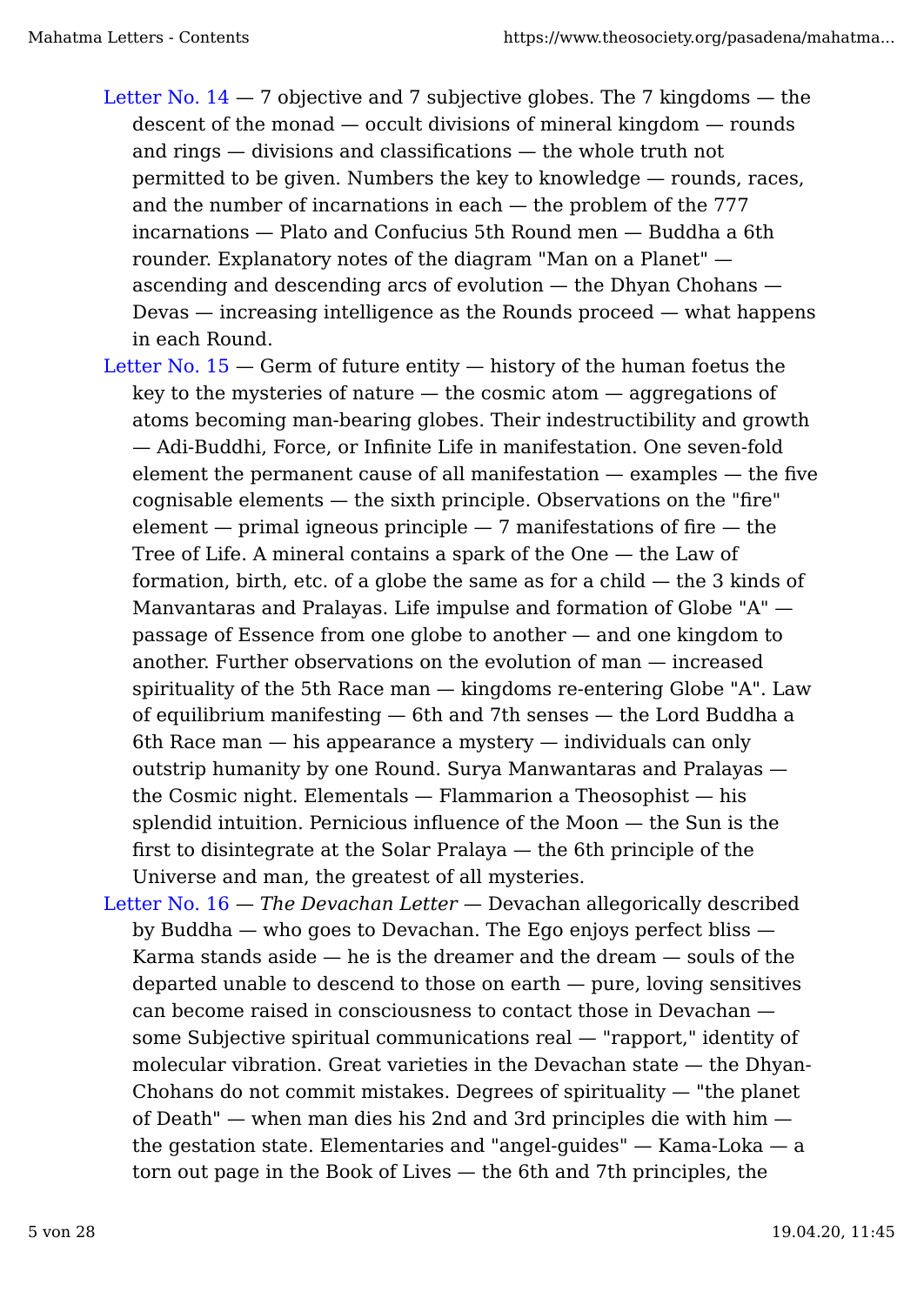unconscious and eternal Monad. The ethereal Ego — the Monad remains untainted by evil for ever — the karma of evil deeds accrues to the new *personality* — varying periods between Death and Devachan depending on spiritual stamina and karma. Devachan not solely for Adepts. A classification of Devas, elementals, sorcerers, etc. The territory of doubt — things acceptable and non-acceptable to Spiritualists. Post mortem conditions of Suicides and those killed by accident. Psychic vampires mediums create new and evil Karma and Skandhas for their victims study deeply the doctrines of Karma and Nirvana. The Recording Angel — meaning of Skandhas — identity of the Ego. Justice of Karma causes producing the new being — suicide and violent death. How mediums and Spiritualists multiply the causes of human misery — the reason why the Masters oppose Spiritualism — indiscriminate mediumship and materialisations especially objectionable. Individual and personal immortality — divisions of the 7 principles and 7 elements. Hume and Sinnett receive more information than ever given before to non-initiates — the teaching to be regarded as a trust for the Society. The Chohan forbids H.P.B. to go further than the Black Rock — Damodar's foolish austerities  $-$  the body of Occultists in Egypt  $-$  K.H. sighs for Nirvana.

- Letter No.  $17$  Natural seers and clairvoyance 5th round men the Buddha a 6th round man — his future incarnations — Buddha overshadowed some chosen individuals — sex a mere accident of birth, guided by Karma. The superior classes — course of higher Nature's law — peoples of India belong to oldest branchlet of the 5th human race — "Ernests" and "Joeys" and soulless mediums. Subba Row's reverence for H.P.B.
- Letter No.  $18$  The evolutionary journey of the monad 7 ramifications of the 7 races — man passes through all 7 times — Manvantaric chains existing in and out of our Solar System. Man's earth cycle the counterpart of great cycle — mistakes of Anthropologists — Pritchard nearest the mark — the test of true progress. The present 5th human race began in Central Asia over one million years ago. Occult Science a jealous mistress — fatal to ordinary course of marriage.
- Letter No. 19 Post mortem conditions of suicides and victims of accidents.
- Letter No. 20a *From A.O. Hume to K.H.* Queries re spiritualistic phenomena — shells — suicides and accidents. Death by drink — overstudy  $-$  diseases, etc  $-$  suggestion that phenomena of spiritualism may be produced by spirits, not by shells  $-$  some teach higher morality  $-$ Allan Kardec's books.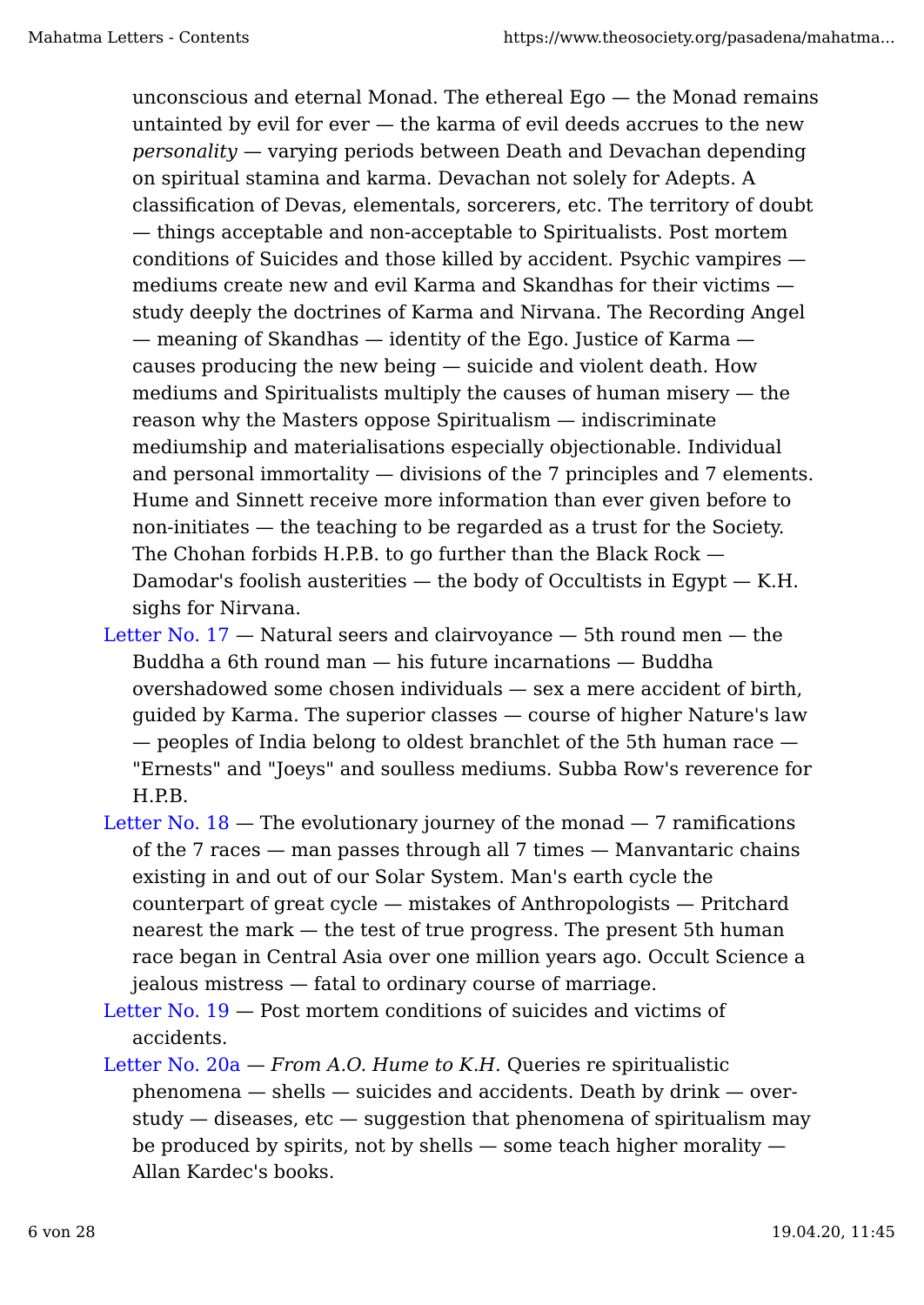- Letter No. 20b *From A.P.S. to H.P.B.* Eliphas Levi's statements re annihilation — queries in regard to survival of spiritual monad obscuration of planets and annihilation.
- Letter No.  $20c$  Meaning of the terms God and Christ candidates for Devachan — death and re-birth in Kama-Loka — love and hatred the only *immortal* feelings — only those we have loved exist for us in Devachan  $-$  the memories which only affect personality blotted out  $$ duration of Devachan — no perception of time — *Devachan* and *Avitchi* created by ourselves during life. Importance of predominant feeling at moment of death — the events of whole life seen in vision at death only adepts and sorcerers know they are dead — they only are immortal  $-$  co-workers with nature for good or evil  $-$  definition of Immortality  $$ self-consciousness — memory regained by even good men only in Devachan — "soul" becomes unconscious at death in all cases faculties of perception, cogitation and volition, become extinct for ever at death. Apparitions — no essential difference between doctrines of Eliphas Levi and those of K.H.  $-$  what immortality signifies to initiates and occultists — several kinds of immortality — the full adept in relation to death. Chohans, Planetary spirits and immortality  $- E$ . Levi speaks of personal not spiritual Egos — co-workers with nature — annihilation and the eighth sphere  $-$  potentiality for evil in man greater than for good  $-$ Sorcerers and immortality. Suicides separated from higher principles by a gulf — not so in victims of accidental death — Dhyan Chohans do not guide living human Egos but protect victims of accidental death victims sleep but to awake at the hour of last judgment — the struggle between the 6th and 7th and 5th and 4th principles. Reborn on earth immediately if insufficient material for Devachan — only shells and suicides can be attracted to a Seance — suicide a question of motive and responsibility — effect of suicide during temporary insanity — Guiteau. Bulk of phenomena of spiritualists due to *shells* — unconscious 5th principle (soul) cannot communicate with a living organism — Allan Kardec not quite immaculate  $-$  even Dugpas capable of teaching the *Highest* morality — preaching with an end in view proves little. The time for the obscuration of a planet  $-$  a man must love or hate well to be in either Devachan or Avichi — "Nature spues the luke warm out of her mouth."
- Letter No. 21 From *A.P.S. to K.H.* Queries in regard to post mortem conditions of accidents and suicides. *K.H.'s replies* to same — the teaching given is the rule  $-$  exceptions enforce the rule  $-$  K.H. accused of contradictions and inconsistencies.

Letter No. 22 — *To A. O. Hume*. Dual attributes of Universal and human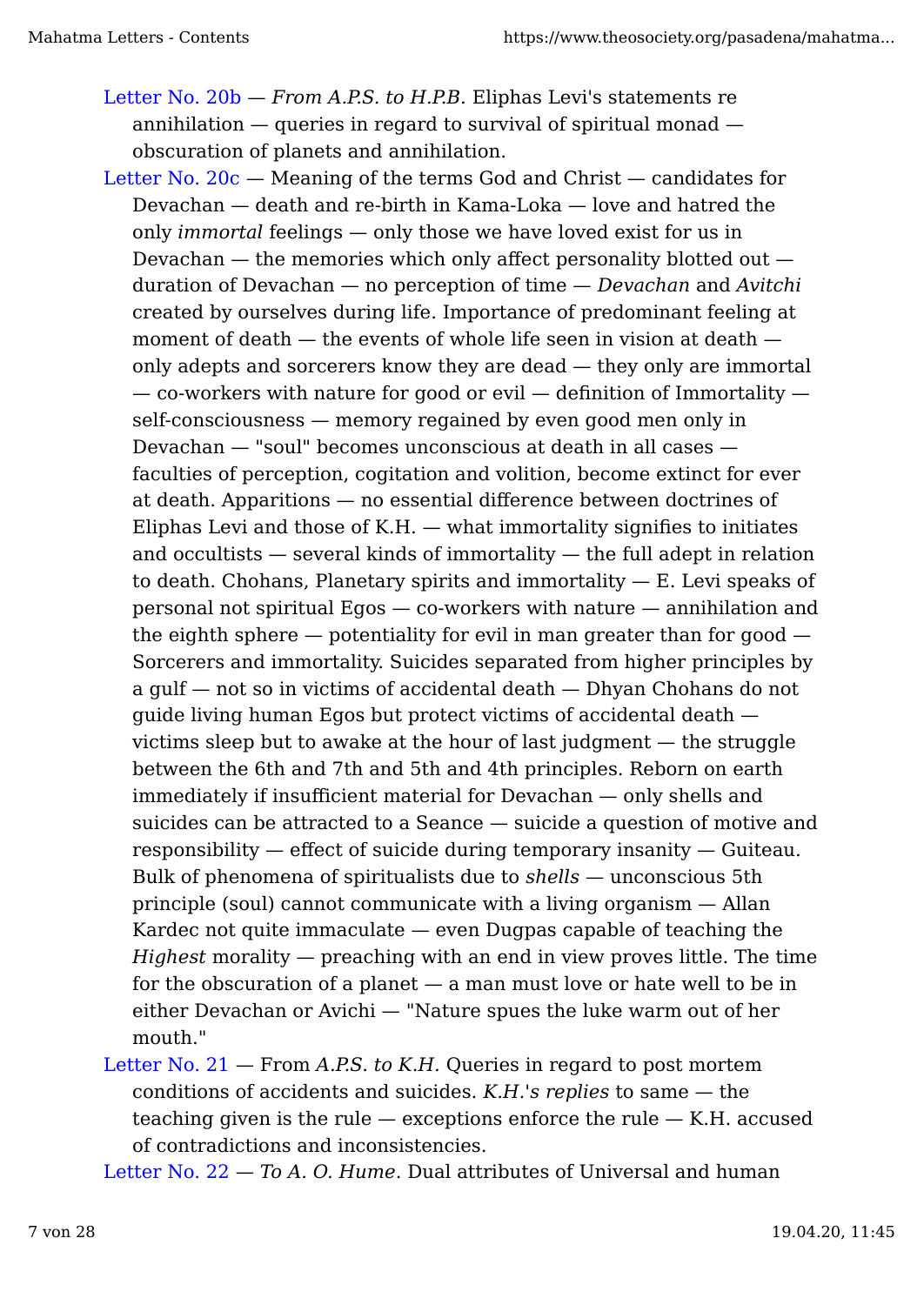Mind — conscious and mechanical functions — the conscious attribute of Universal Mind a hypothesis only, but scientific fact in *finite* mind the human brain — voluntary and involuntary nervous systems — man potentially more powerful than "God" — contrary to finite, infinite mind exhibits only mechanical functions of Cerebellum. The extent of the knowledge of an adept and of a planetary spirit — laws of Nature mechanical — *Motion* the eternal and uncreated deity. "God" cannot be both intelligent and wholly material — a God with intelligence would be a fiend in view of the existence of evil. The Mosaic deity, "No Being" — Vedantic Acosmism — greatest adepts have not penetrated beyond the Solar System — but they *know* with certainty of other Solar Systems — *Motion* governs laws of Nature — no room for a moral Governor of the Universe — darkness does not comprehend light because it is annihilated by it — whence the Immutable Laws and their supposed Creator. Nepaulese Swabbhavikas — Swabbhavat is force — a force of limitless potentiality, but yet not "God" because man can use it  $-$  the multiform manifestations of life made perceptible by force. Man can become his own creator and ruler — Immutable Laws eternal and uncreated — only one law in the Universe — Nature disproves the theory of an all-loving, omniscient, omnipotent God — eternal progressions of cycles and evolution — spirit and matter are one — only distinct in manifestation — the Absolute the only reality. Ice, water, and vapour as an illustration of the Trinity — the Pyramids — matter indestructible and coeval with Spirit — matter, force, and motion the Trinity of physical Nature  $-$  Evil  $-$  mental attitude of the pupil  $-$  must learn alphabet in order to read — the world of occultism is the world of force — only the initiate can *know*. The Chela becomes the Master mystery and miracle vanish — occultism an exact science — its methods laid down in a code as old as humanity.

Letter No.  $23a -$ Queries by A.P.S. in numbered paragraphs; (1) cause of rush of modern progress  $-$  (2) civilisation as great as our own  $-$  (3) what was the Fifth Race about for the 998,000 years preceding the last  $2,000 - (4)$  to what epoch did the Continent of Atlantis belong  $- (5)$  the origin of evil; (6) the use of the whole cyclic process endured by the spirit  $-$  (8) scientific questions  $-$  cause of precipitation of rain  $$ magnetic conditions  $-$  (9) the composition of the sun's corona  $-$  (10) photometric value of light  $-$  star magnitudes  $-$  (11) atmospheric disturbances in atmosphere of Jupiter  $-$  (12) the Siemen's theory of Solar combustion  $-$  (13) cause of magnetic variation  $-$  (14) the possibility of the discovery of more planets; (15) a moment of the highest bliss  $-$  (16) Devachan and Avitchi  $-$  (17) the effect of the last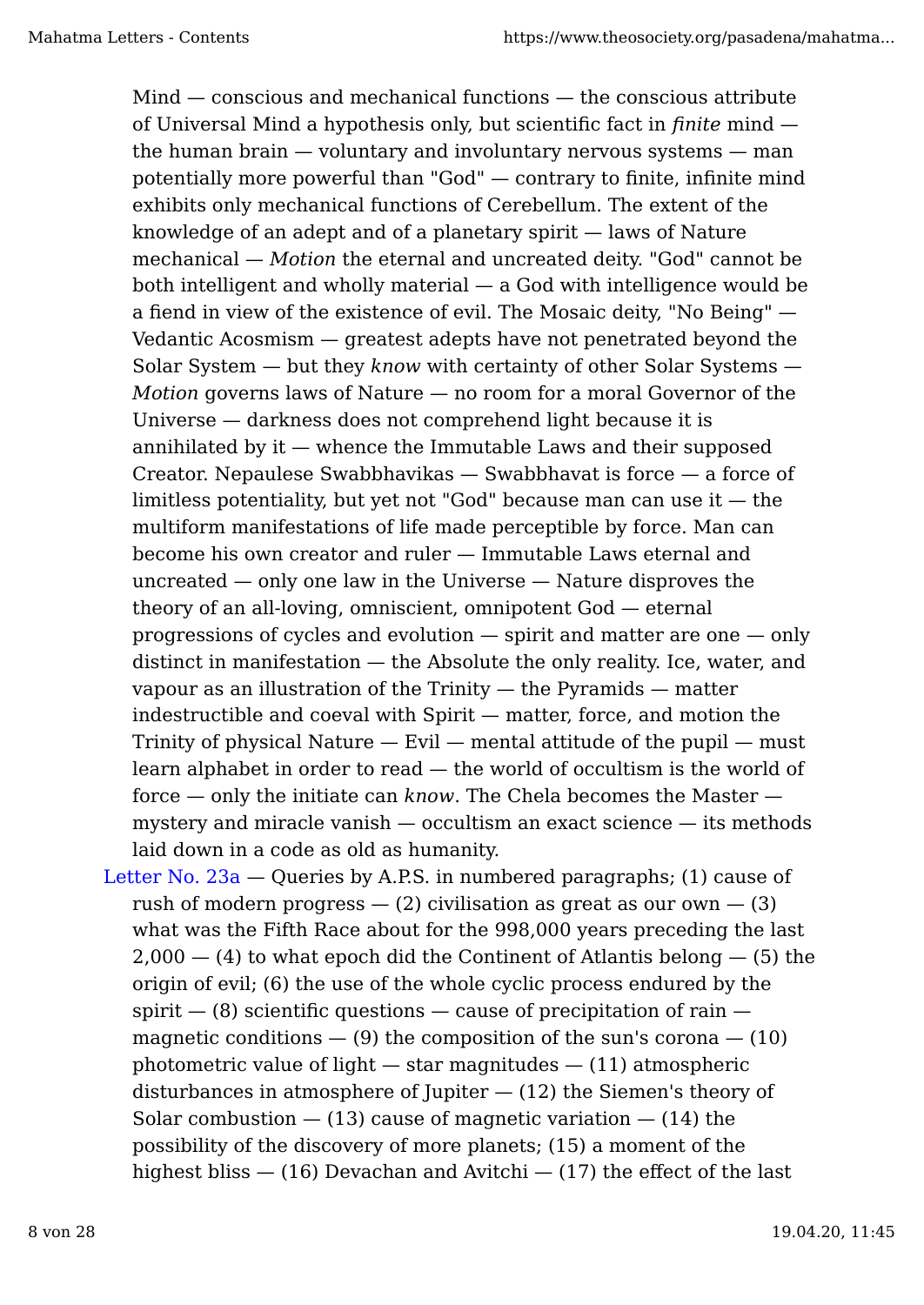thought in the mind before death  $-$  (18) full remembrance of all our lives  $-$  (19 & 20) nature of the memory of the "shell"  $-$  (21) the spiritual  $Eqo$  — evolution of its personalities — the shell of A. P. Sinnett and the nature of its consciousness;  $(22)$  the Planet of Death  $- (23)$ Mars and Mercury  $-$  (24) is the sun the habitation of spiritualised beings  $-$  (25 & 26) the case of the Ego who has not sufficient material for rebirth in Devachan  $-$  (27) the case of the murderer Guiteau  $-$  (28) & 29) planetary obscurations and the evolution of forms.

Letter No. 23b — *K.H.'s replies to queries in 23a*. End of an important cycle — cyclic law for race and sub-race — Cortez — sub-races of Peru and Mexico. Zodiacal records — civilization an inheritance — Europe rejects testimony of antiquity — the Western Cendrillon — Eocene Age — the sinking of *Poseidonis* — Lemuria — our present Continents have been submerged and will be again. Greek, Roman and Egyptian civilisations less than those of the 3rd race — history all at sea. Copernicus avails himself of a Pythagorean MSS. — the children of the "Fire Mist" ancient civilizations; the Chinese — Ireland strewn with gigantic bones of mammoths and monsters — Malayans, Tibetans, Javanese, the Miocene times. Egyptian priests and Atlantis — the inhabitants of Shamballah — Baron d'Holbach. Atlantis connected with the origin of evil — obscurations heralded by cataclysms; the premises of Science wrong — the future Fate of British Isles, France, etc. Progress towards absolute evil arrested by cataclysmic changes — Tree of Knowledge in safe keeping of the Mahatmas — the Planetaries — every race has its Adepts. The cyclic process  $-$  Spirit an abstraction  $-$  in union with matter it is life — the mystery and problem of life. To solve the problem one must become an Occultist — all forms mask but one all-pervading Force  $-$  one life, one law, one element  $-$  the conclusions of greatest scientific minds — force can be infused into artificial man — Spirit, life and matter do not exist independently of each other. No phenomenon in Nature disconnected from magnetism and electricity — phenomena of earth currents due to Akasic magnetism — rain can be induced artificially — some calculations for physicists. Magnetic attraction atmospheric changes — meteoric dust. Meteors — sun little to do with heat and nothing with rain — Reichenbach's crystals — the sun's corona — head of a man in ecstatic condition — aureoles — hydrogen. Sun spots — sun not the central planet of our Universe — the difficulties confronting Scientists in studying Solar phenomena — atmospheric tremours — no obstacle to the Adept — sun full of iron vapours — the demonstration by the spectroscope — comets. "Store-house" of our system — its blood corpuscles — its electromagnetic aura —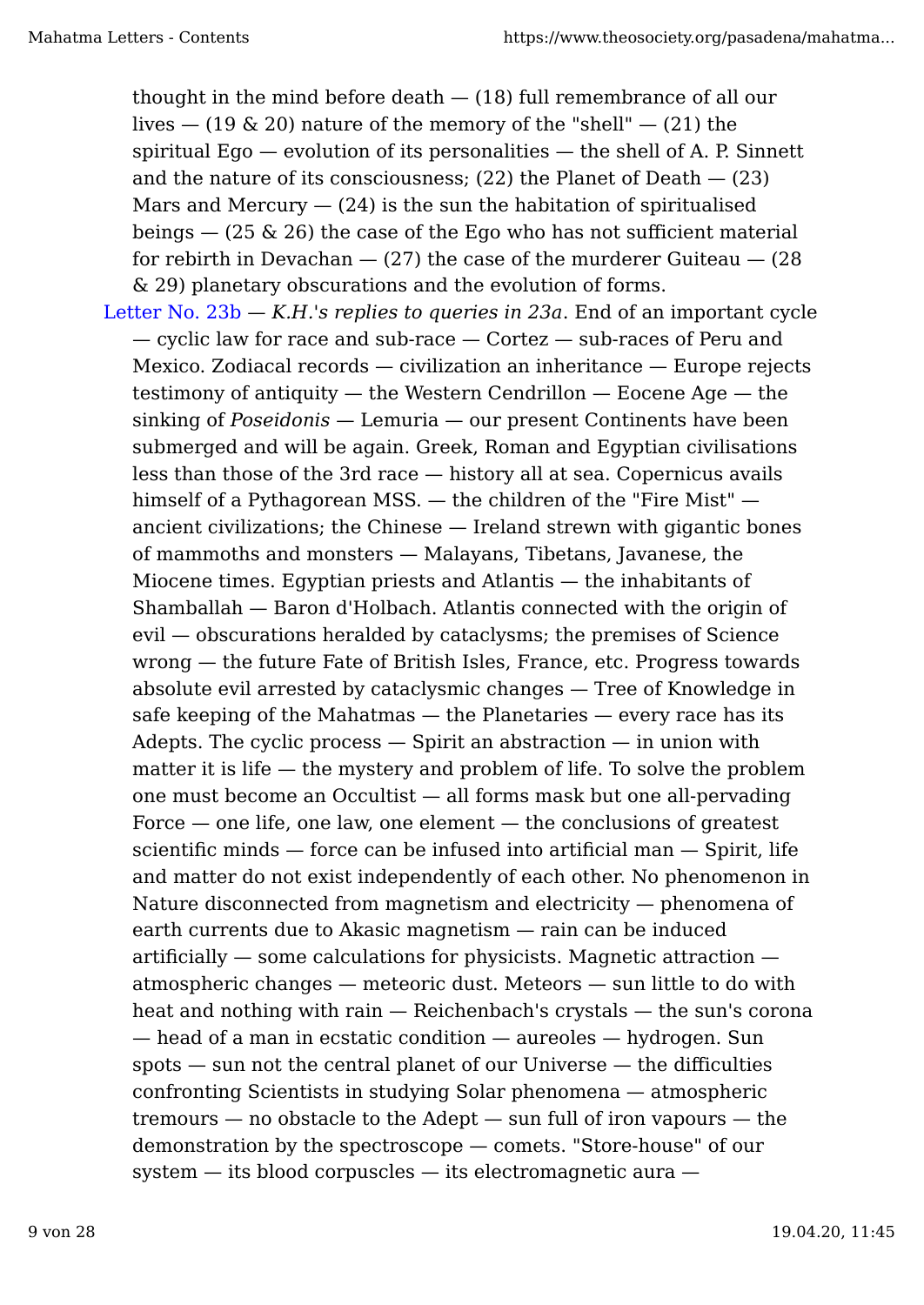misconceptions of Science. Forces of which the sun is composed — it feeds the smallest atom as well as the greatest genius — the distance of the stars from  $us - no$  trustworthy basis for calculating magnitudes and distances — observations with Pickering Photometre — astronomical predictions of Chaldees and Rishis faultless. Light not an independent principle — every phenomenon the effect of diversified Akasic motion velocity of light — methods adopted by French experimenters. The condition of Jupiter — the whole Solar System moving in space — Jupiter hides a Raja-Sun — disturbances in its atmosphere. Siemen's statements — matter in all its 7 states — radiant energy — absorption of Solar forces — chemical power lost in transit. Jenkins — Sir James Ross — the magnetic theory — planets not yet discovered — Edison's tasimeter discoverer an F.T.S. The moment of death — influence of last thoughts and desires — the whole life seen in memory — no man dies insane or unconscious. Advice to those assisting at a death-bed — retributive justice — the eighth sphere — Avitchi — Nirvana — the consciousness of the "shell." That which becomes for ever extinct at death — Karma of the personality — immediate incarnation of children. Nature of remembrance of shell — animal's memory not perceptive faculty — shell in aura of medium — perception through borrowed organs — challenge to Spiritualists. The "Spirit" of Zollner knows no more than in life — the recollections of the "Shell" — complete insanity. The shell of A. P. Sinnett and the nature of its consciousness. Sorcerers — Mars and 4 other planets. Obscurations not Pralayas — their duration — the children 5th round men beget  $-$  questions pertaining to the highest initiations  $$ men become Gods.

Letter No. 24a — *The famous "Contradictions*." Sinnett's questions in regard to supposed contradictions and inconsistencies in the teaching received.

Letter No.  $24b - K.H.$  states what an Adept is  $-$  his Occult powers. Pleads guilty to an "omission" but not a "contradiction" — beware of trusting *Isis Unveiled* too implicitly — H.P.B. herself not permitted to understand all that is treated of in *Isis* — it conceals but does not distort *reincarnation* as treated in *Isis* — Astral monad — personal Ego. Sinnett's chilly mental condition  $-$  G.K. produces a portrait of K.H. phenomenally — M. prefers to go to sleep. Replies to the contradictions. Accusations of inconsistency unjust  $-$  due to the conditions under which he writes his letters  $-$  K.H. regarded by his colleagues and the Chohans as a lunatic. What happens to every being at death  $-$  the shell  $-$  no two states in Devachan alike. The Ego in Devachan — Avitcha — love and hatred the only immortal feelings. Wagner and musicians — K.H. pleads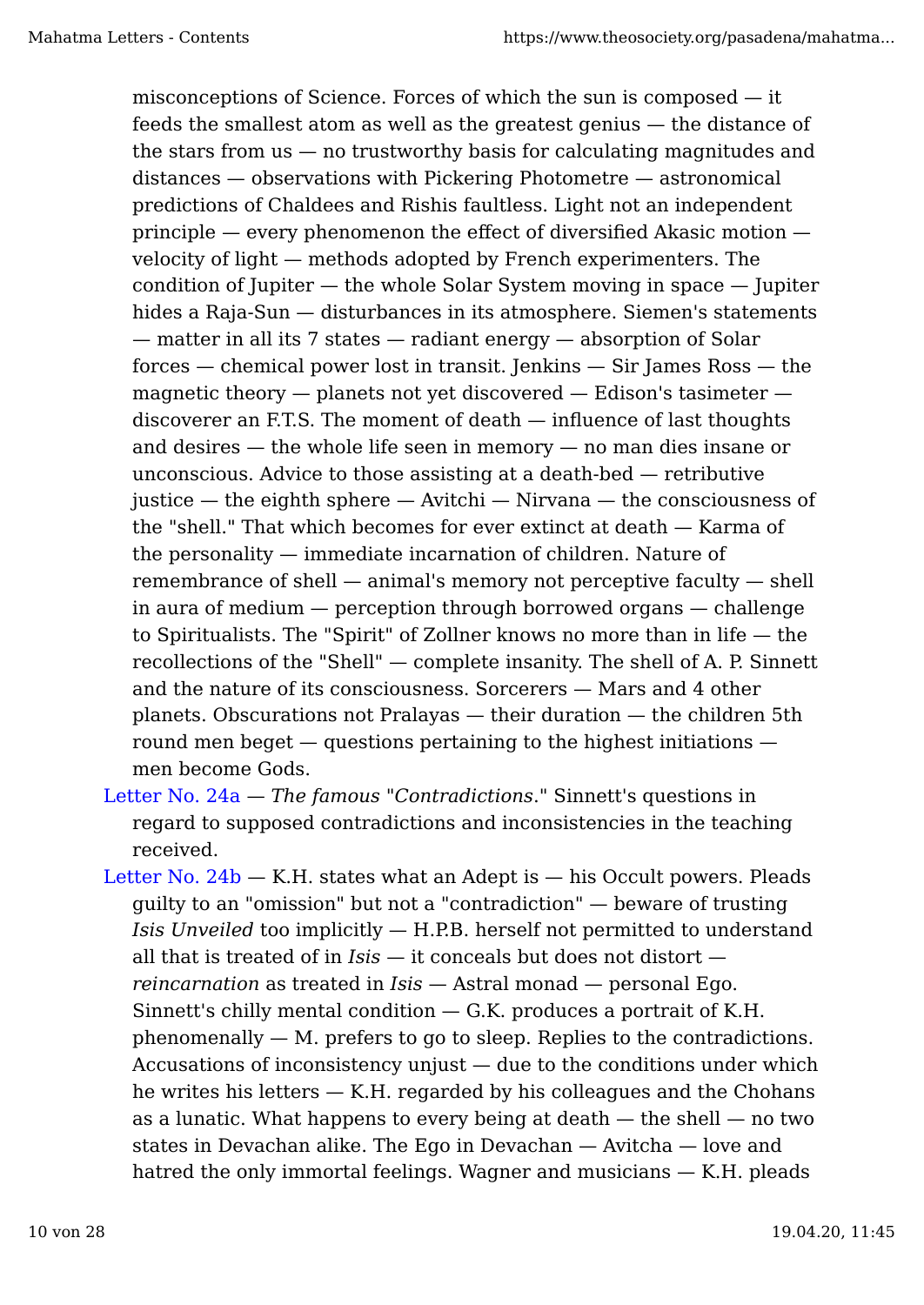guilty to *one* sin. The impossibility of dealing with Hume — his remarks — a sentimental Becky Sharp.

Letter No. 25 — *Devachan* — additional explanations —Bacon — the fruition of all aspirations. Attempting to describe the indescribable requires perceptions of a trained Chela. Time does not exist in Devachan — disapprobation of a lay Chela. Time sense created by ourselves — the bliss of Devachan — woes of Avitchi — space and time according to Kant. Further explanations of Devachanic existence — pandering to prejudices of Western readers. Explanations of Devachanic states weary round of birth and death — a colourless personality gets a colourless Devachan — Avitchi the antithesis of Devachan. Hell and Heaven — misconception of terms — Spirit and Soul — individuality personality — all bliss in Devachan — no failure or disappointment. The Great Reward, Nirvana — Rupa-Loka — Arupa-Loka — Kama-Loka — the summer-land of the Spiritualists. From Kama-Loka to Devachan or Avitchi — infinite differentiation of those states — reviving consciousness. How to understand the doctrine fully — the reward of benevolent men — social status the result of Karma. Lillie's "Buddha and early Buddhism" — proposed scheme for personal intercourse impracticable. Selfishness of T.S. members — sacrifices made by H.P.B. and Olcott — money matters.

## **Section 3:** *Probation and Chelaship*

- Letter No. 26 Observations regarding H.P.B. and her psychological  $condition - reasons causing it - one principle left behind. K.H. strongly$ disapproves of their cruelty to H.P.B.
- Letter No. 27 Necessity of frank speech danger threatening Theosophical Society — Stainton Moses. The mediumship of S.M. inspiration not required from disembodied Spirits — truth stands alone. Skeletons in family closets dangerous to handle — a cause once created cannot be unmade — management of the Society difficult. Translation of the *Grand Inquisitor* desirable — Mahatma K.H. disheartened at the prospect before him — the brandy atmosphere in the house.
- Letter No. 28 Englishmen incapable of assimilating Hindu thought K.H. speaks frankly to Hume. Erroneous ideas regarding T.S. branches of T.S. as harbingers of Universal Brotherhood — Occult instruction by the Brothers. Attempt to establish secret school of magic in London — complete failure — Lord Lytton — British T.S., of the Universal Brotherhood in name only — gravitates at best towards Quietism. Observations on the attitude of Sinnett and Hume towards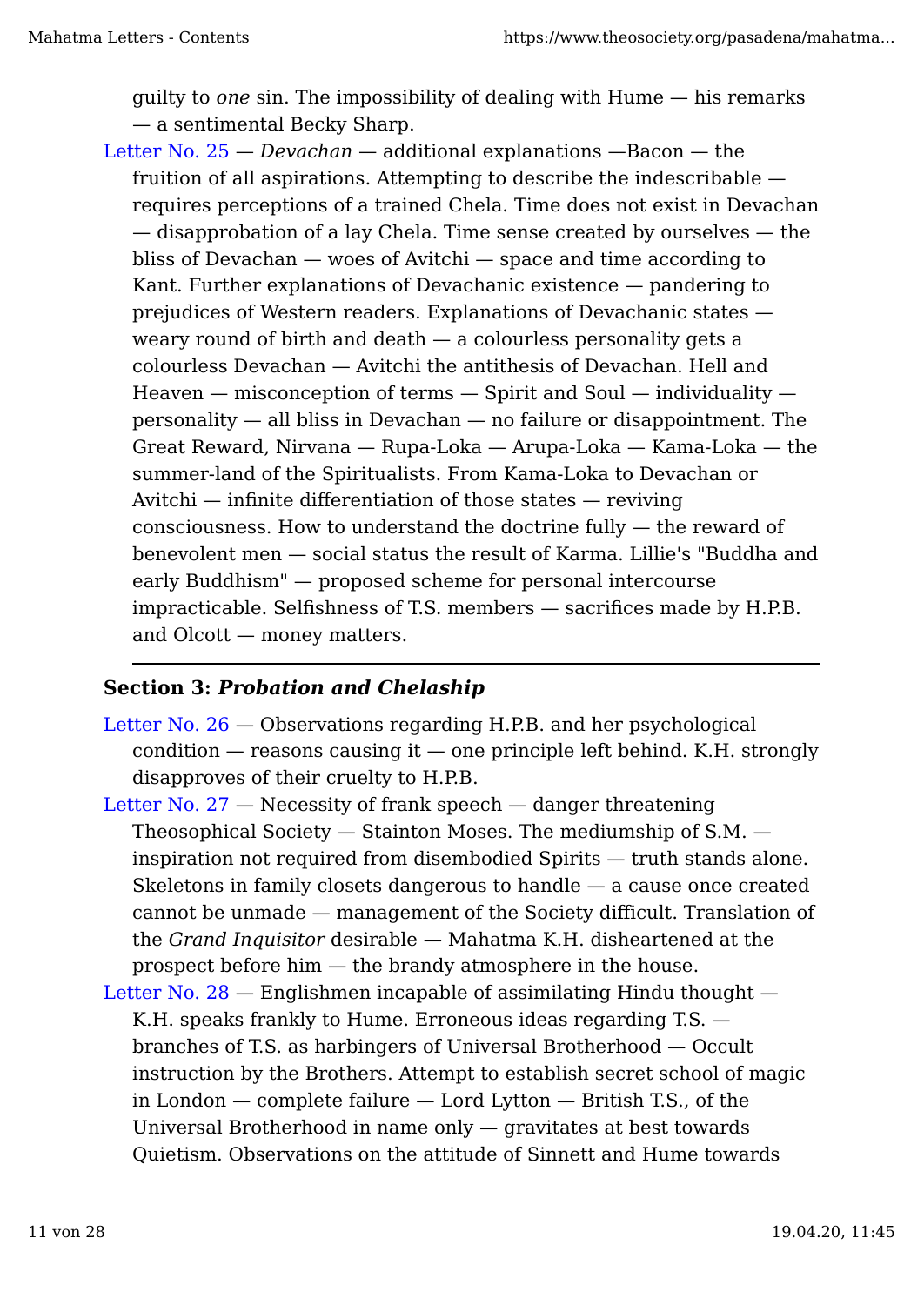K.H. — His exposition of truth. Thorough criticisms of statements made in Hume's letter — distortion of K.H.'s motives — complete lack of understanding. Patience and courtesy of K.H. in dealing with subject a quiet reproof — Hindus will always be the Masters of the West in Spiritual Sciences. That which they value most highly — the kind of men the Masters want and do not want — their characteristics. The keepers of the sacred Light — their knowledge the gift of the Gods — the Kantian note — Hume the type of the Spiritual failure and unconscious egotism of this Age. Observations on mesmerism — what conscience will and will not do. Imagination as well as will creates — the monster of suspicion.

- Letter No. 29 M. condones Hume's attitude gratitude a sacred debt. No quarrelling among the Adepts — the value of *primary* facts thoughts before words. K.H. speaks to M. of his pupils before departure — M.'s promise — the love of M. for his Brother — he watches over the work. Hume's feelings — misunderstood words — but not by M. Further observations on Hume's statements — injustice of his treatment of H.P.B. The necessity of knowing oneself — need of a clear understanding — Hume the embodiment of pride. The standards of the Mahatmas — Hume's words to M. and K.H. — his constant attitude — will not be contradicted. Hume considers himself slighted and wronged — his defence of the weak  $-$  M.'s generous estimate of his character  $-$ Mahatmas untouched by personal pain or pleasure — M.'s Rajput blood resents hurt to a woman's feelings. Hume makes further communication impossible by his attitude — cannot realise the motives or the actions of the Mahatmas — blinded by pride. No permission given for phenomena — their appreciation of both Sinnett and Hume — hopes for the T.S. law is law — Mahatmas will do their duty. Phenomena will never shake the erroneous beliefs of Western mind — so long as men doubt there will be curiosity and enquiry — trying to read the things of the Spirit with the eyes of the flesh. The mark of the Adept.
- Letter No.  $30 K.H.$  speaks out  $-$  criticism of Hume's letter re Fern. Hume mistaken from first to last — Hume's letter to K.H. quoted. Fern endeavours to "humbug"  $M.$  — the ordeals of a Chela — what probation means. The freedom of the Chela's choice — his freedom of expression — methods of training absolutely opposite to those of the Jesuits — the latter false to truth and to humanity. The searching of a Chela's weak points  $-$  how the Masters regard truth  $-$  examples given  $-$  M.'s method of expressing himself. K.H. makes some observations on Mahatma M. — also on Hume's faults. A temperate reproof to Hume. What is expected of a Chela — the true value of a man. The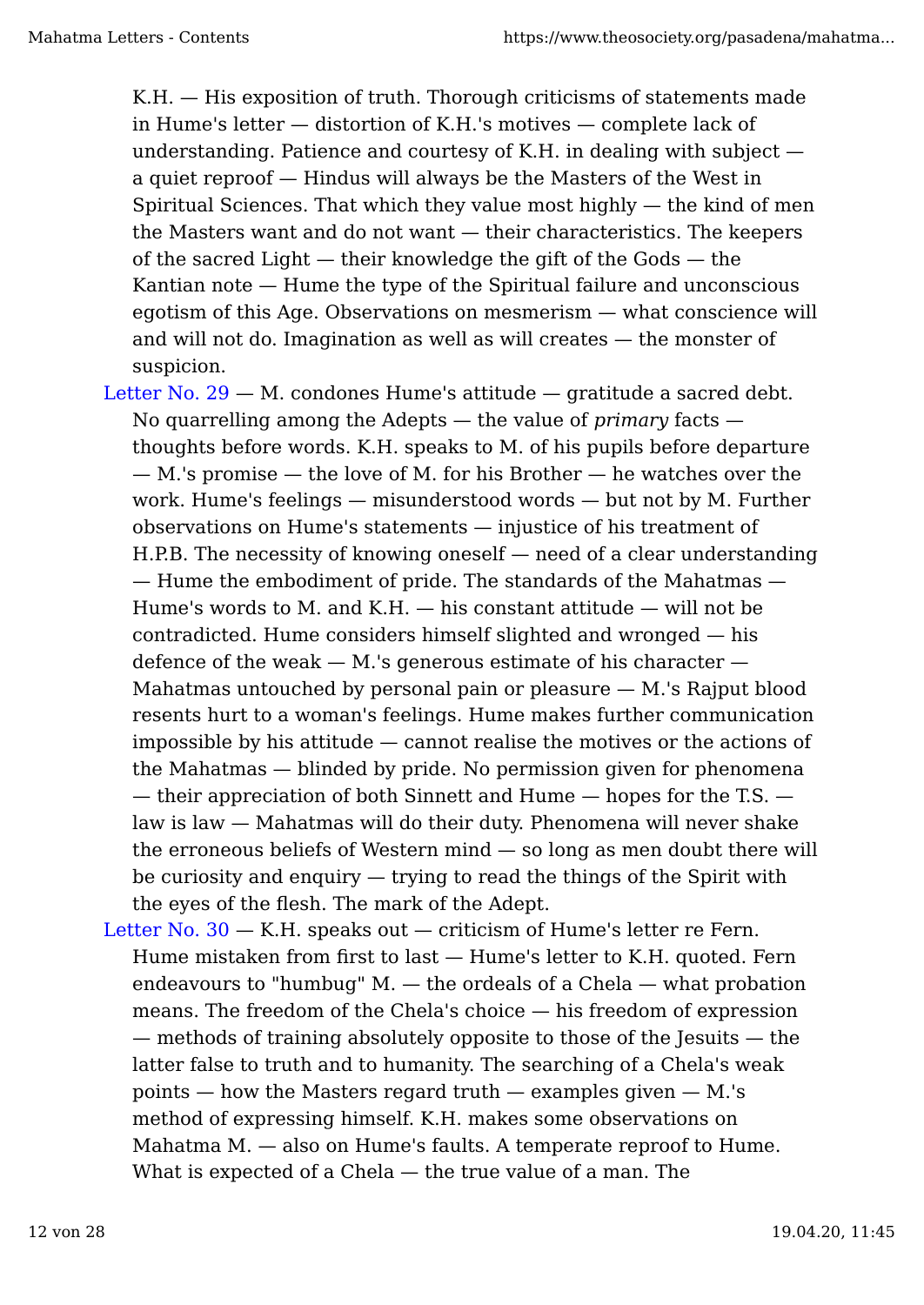unworthiness of certain friends — underhand methods — the sincerity of those who protect Hume — how a Chela is tested — Damodar — H.P.B. — Olcott — tests applied to Fern — nobody humbugged — H.P.B.'s opinion of Fern — her advice to him. Words of appreciation to Hume his dissatisfaction — his claims and demands; 2nd class minds friendly truths — not to be resented — gratitude of the Mahatmas for all H. has done.

- Letter No. 31— From *Terich-Mir.* The key to the phenomena of Occult Sciences — reason elevated to supersensuous wisdom — perfect comprehension of the Adept — his reward — the culmination of knowledge and wisdom; K.H.'s years of labour — the would-be disciple encouraged to pass on the truth to his fellow-creatures — H.P.B. ill.
- Letter No. 32 Hume puts his foot in a hornet's nest. Unsatisfactory relations between Europeans — Hume's insulting expressions towards even K.H.'s great Master. Hume's accusations — the Mahatmas' patience.
- Letter No.  $33$  Apparent contradiction between notes from M. and K.H. approve of plan to form nucleus of honest scientific enquirers — no-one works in vain — requests Sinnett to work in sympathy with A. Besant.
- Letter No. 34 Mahatmas complain of being constantly misunderstood impossibility of satisfying Hume — the Society will never perish as an Institution.
- Letter No. 35 Observations on phenomena Sinnett's disappointment methods for development of Occult faculties — no culture will supply psychic idiosyncrasy if lacking; M. deals with some spooks.

Letter No.  $36 - M$ . refuses to make puja to Hume.

- Letter No.  $37$  Written by the "Disinherited" at K.H.'s bidding words of approval and encouragement to Sinnett — the power of projecting and feeling force. Observations on Hume's work and his unchanged state of selfishness — his professed love of humanity.
- Letter No.  $38 -$ Disappointment in store for K.H.— the libel law reflections on female branch and females — the secret cause of events. The Brothers — Brotherhood — the love of humanity — essential qualifications of a Chela — selfishness and exclusiveness of all peoples.
- Letter No.  $39$  The Arhat vows defence of H.P.B. M. creates his dinner — the "Disinherited."
- Letter No. 40 Nothing can help T.S. while Founders are under a cloud. Incessant attacks  $-$  a devotee of error  $-$  forced psychic vision by Hathayog — general law of vision determined by grade of man's spirit and soul. A Society whose Guru was no initiate — idolators permission to join them to study — remembering promise to K.H.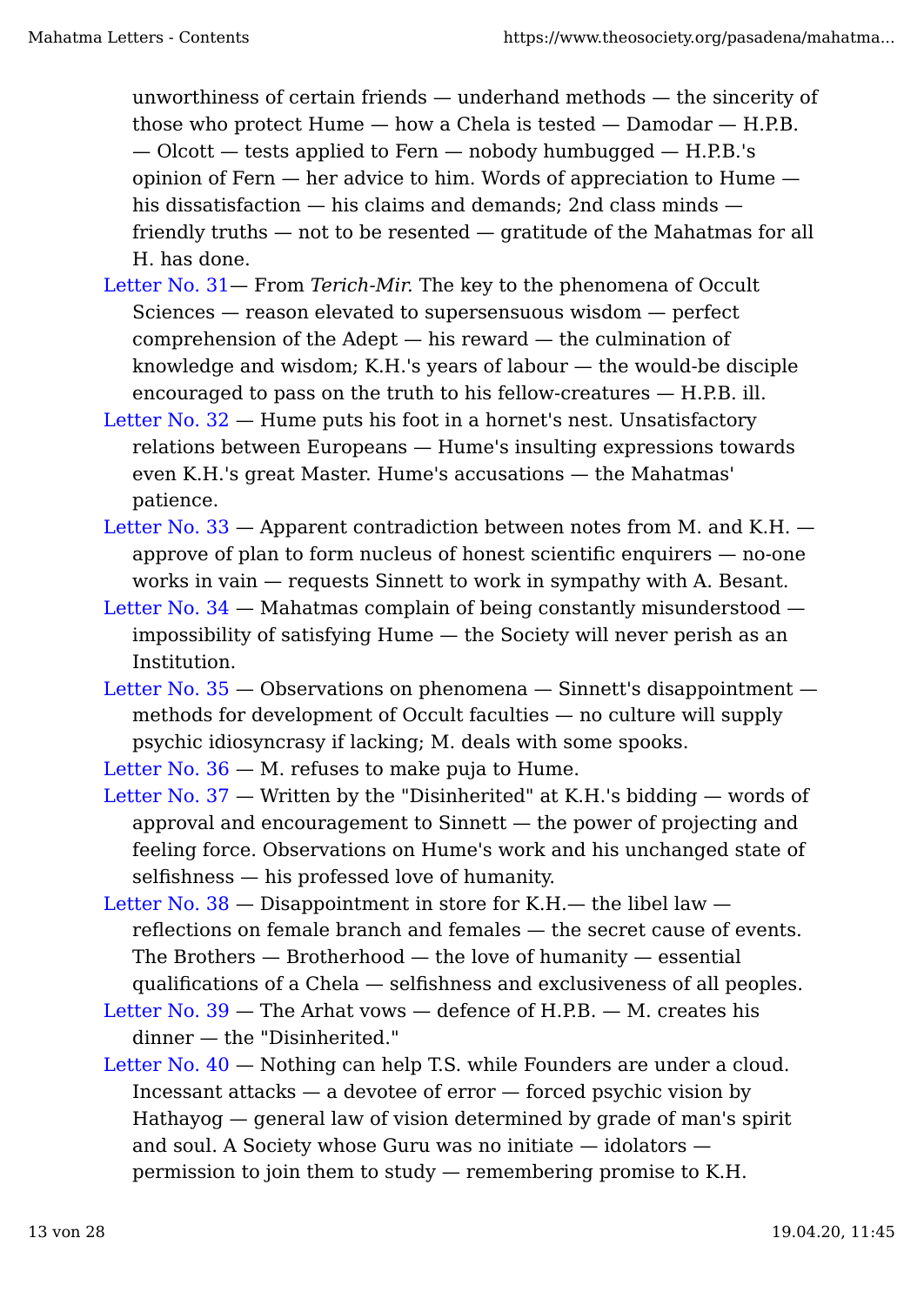Letter No.  $41 - H.P.B.'s$  condition  $-$  only a shell at times  $$ encouragement to Sinnett.

- Letter No.  $42 M$ . repeats that no regular instruction is possible  $-$  much that can be done with K.H.'s help — Hume disinclined to disabuse public mind. A solitary pearl is soon out-shone in a heap of false diamonds the trials of earth life — their conquest — "fuller introduction into the mysteries depends on yourself."
- Letter No. 43 "My impatient friend" M.'s attitude an Adept's duty not controlled by social affections — Sinnett forced himself on K.H. No right to influence one who is not a Chela — Sinnett the victim of Maya — Hume's selfishness — the personality and the Ego. Bennett superior to many in spite of unpolished exterior  $-$  K.H.'s attitude to Bennett  $-$ Jesus and Magdalene — the inner man alone counts with the Mahatmas — friendly confidences. The dangers of phenomena — wisdom gives all things in time — food for the mind must be assimilated slowly.
- Letter No.  $44$  The Septenary trial of the T.S. H.P.B. and Olcott begin their work — their qualifications. Only those who have proved themselves faithful to truth allowed further intercourse with the Mahatmas.
- Letter No.  $45 K.H$ . returns from a journey. The "three poisons"  $-$  the five obscurities — try to cherish less lust and desire — "a psychic Society is being founded in our midst". One indiscretion ruins work of 7 years the danger of such action must be counteracted — drawing closer to the Masters by purified heart and developing will — advice and consolation — Sinnett belongs to the Masters — the imperishable record of the Master. "Your Karma is ours" — the man of the world — the soul searching for the Masters. The "Tathagata" light — kind advice apprehensions must be set aside — regarding his co-worker's enmity.
- Letter No. 46 M. comments on Hume's behaviour neither reverence or common sense in his head — abominable attitude towards Mahatmas and H.P.B. — what they desire of him and wish him to know. Further comments on  $H$ ume  $-$  M.'s ultimatum  $-$  H.P.B.'s illness caused by Hume's behaviour — M.'s displeasure.
- Letter No. 47 Work of T.S. secretly linked on to other work throughout the world — the Greek Brother. Crookes and "radiant matter" — H.P.B. wrongfully accused of being untruthful — frank opinions and some advice — cycles. Martyrdom pleasant to look at, hard to bear.
- Letter No. 48 Knowledge and the path the Adamantine Rocks of Occult Laws — the heights to be reached before the whole truth can be seen — the keeping and the breaking of the Law — the man who would obtain all must be  $\text{cold} - \text{Ox}$  has possibilities  $-$  his mistakes. The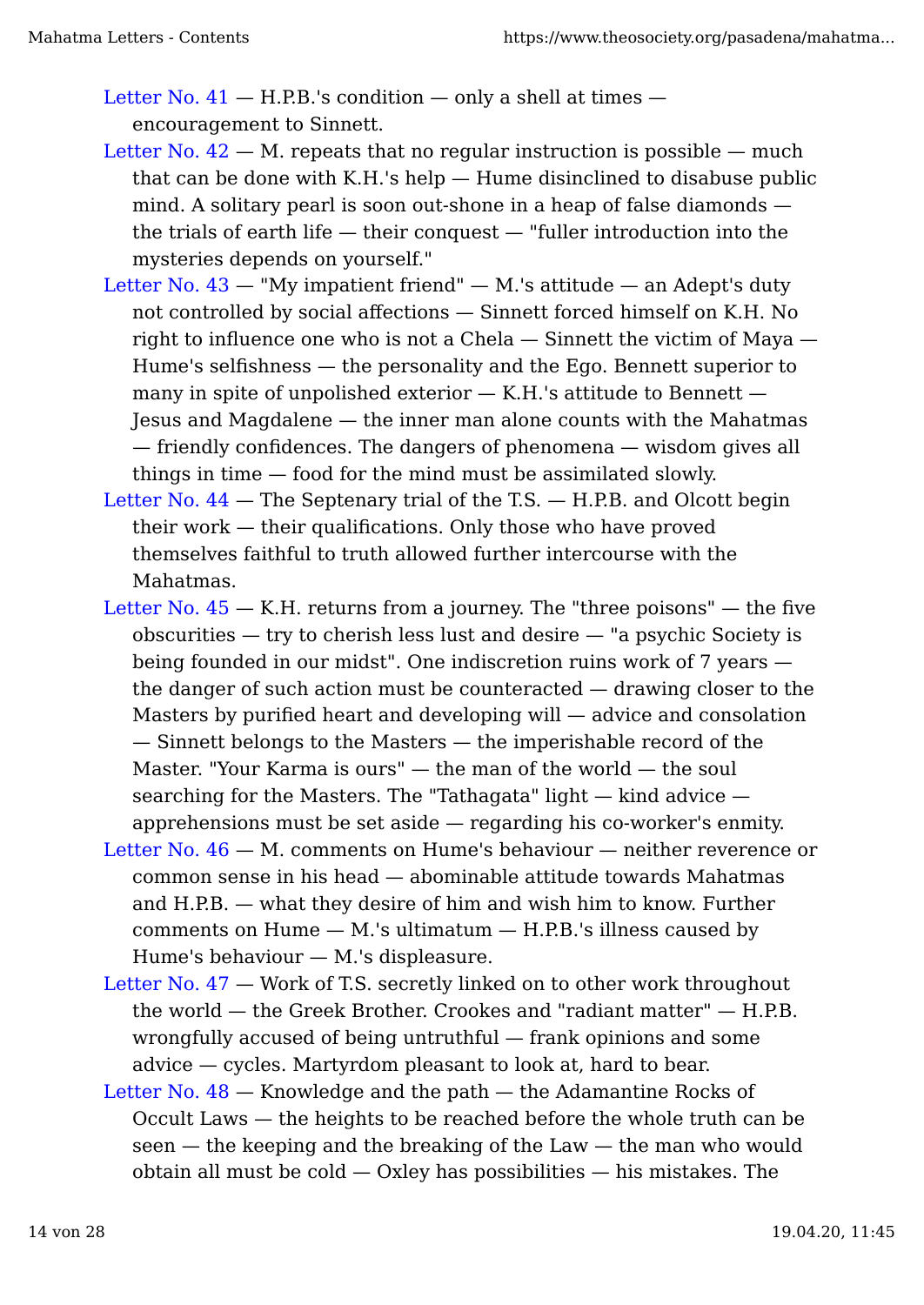limitations of the ordinary seers — incredible statements of Maitland and Mrs. K. Vegetarians and flesh eaters — the effects of wine on seers — effect of emanations on Mahatmas — seers and their revelations — no two agree — mediums and clairvoyance. We do not require a passive mind. The journal of the Society worth Sinnett's attention — its hidden beauties and values — our ways are the ways of madmen. Sinnett begins his studies at the wrong end  $-$  key to the writing of the ancient Occultists.

- Letter No.  $49$  Correspondence established for the good of the many Eliphas Levi's Haute Magie — St. Germain. Pythagorean doctrines — "the limit of the natural"  $-$  the "Spiritualist"  $-$  its fight against Theosophists — on Adepts. K.H. not annoyed by newspaper ribald notices — sacrilegious utterances of J.K. — difficulty of accepting pledges — Occult Science communicated by degrees. Conditions governing the communication of secrets — illumination comes from within — means to this end known publicly for ages — self sacrifice of Guru. Dangers of giving more knowledge than man is ready for  $-$  like an infernal machine in ignorant hands — time approaching for Triumph of Truth — Shammars active in Europe — Spiritualism — the Adepts delay progress to Eternal Rest. The price to be paid — the willingness of K.H. to pay it  $-$  pupils would be more thankful and patient if they knew the true facts — Lamaism — power of great Adepts — Sinnett gropes in the dark. Occult World discussed at Galaring-Tcho Lamasery.
- Letter No.  $50 An$  unreasonable man  $-$  filled with pride  $-$  Mahatma K.H. expresses his mind — weariness and disheartened feelings.
- Letter No. 51 Phenomenon for Colonel Chesney. Further remarks on production of this phenomenon — probations hard all round deception a test for those of unclean heart.
- Letter No. 52 Hume's jealousy and abusiveness. Remarks on his selfsatisfaction  $-$  constant accusations  $-$  H.P.B. and C.C.M.  $-$  explanation of teaching given in *Isis* — Christians and Spiritualists only mention body and soul. Two "souls" in man — H.P.B. obeyed orders — further remarks concerning Hume. Hume's reasons for writing offensive article in Theosophist — K.H.'s frank criticism of his real and alleged motives. Dishonest methods — refuses to recognise powers or knowledge of Brotherhood — the penalty of publicity. Facts to be transmitted to Hume — in what light he is considered by the Chelas — the protest of the  $Chelas - S.$  stands far higher in estimation of Mahatmas  $- M.$ 's opinion. Hume's punishment must be complete — anti-European rules — Dugpas wrote letters to Fern.

Letter No. 53 — An account of a doubtful story and incidents connected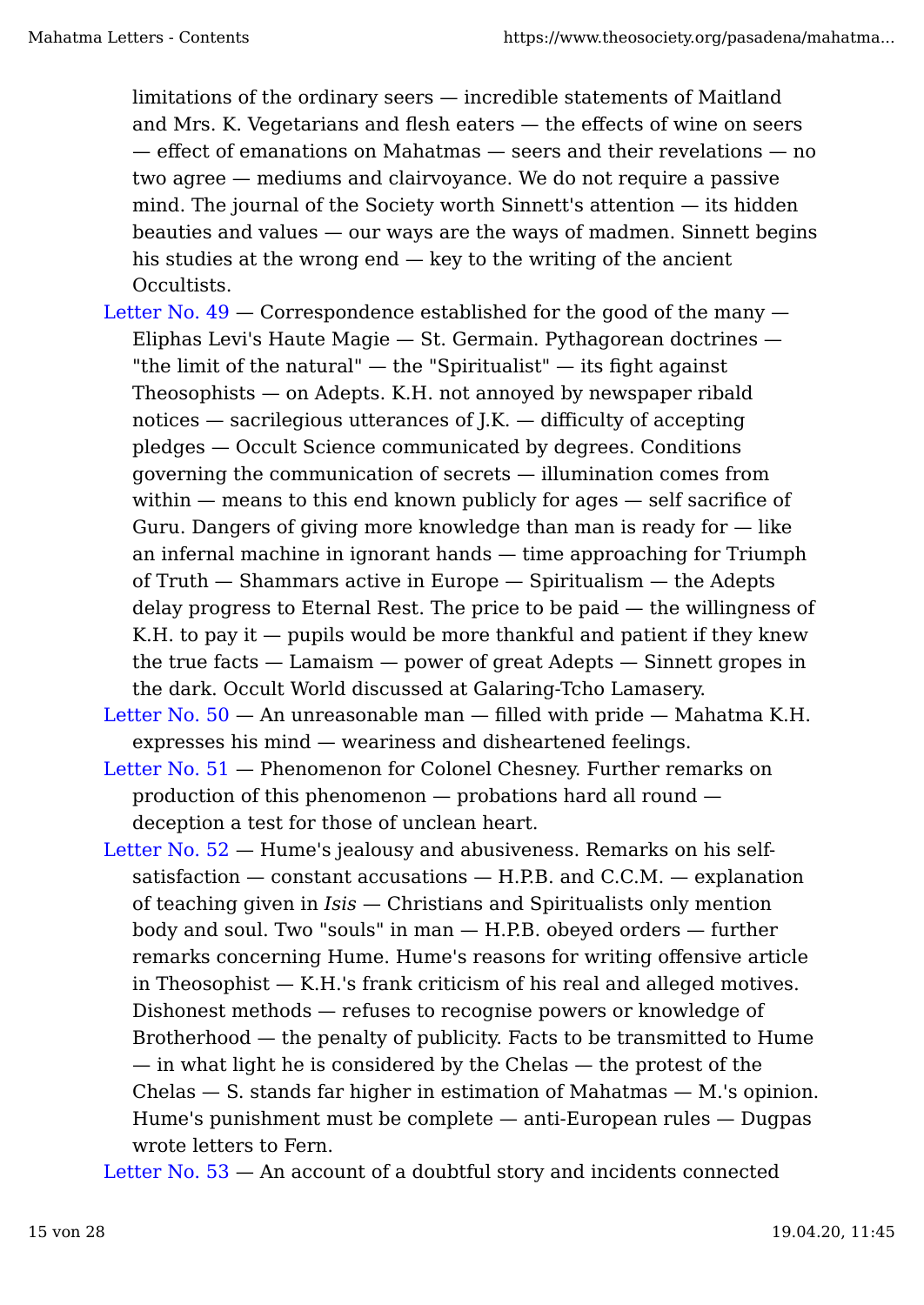with Fern — his deceptions believed implicitly by Hume. Ways of communication with outer worlds — M.'s views do not agree with K.H.'s regarding Hume — refuses to satisfy his whims — M.'s arguments in detail. Manner in which letters have been transmitted — Dugpa methods — Fern's fall — deceptions practised on Hume. Mahatma K.H.'s likeness — its delivery. Sinnett is advised not to judge by appearances — great crisis in November. K.H. never trusts women generally — his reason. Letter No. 54 — Hume's deposition and abdication — subsequent events. "good old Swami" — his tirade against the Mahatmas — reasons for not wishing his severance from the Society — Tibetan proverb applied to Hume — Fern to be watched. Regarding C. C. Massey, his chief fault, weakness  $-$  K.H. objects to his letters being circulated  $-$  Hume disparages their sacred philosophy. The European standpoint — Western people cannot grasp wisdom  $-$  the wealth of the mind  $-$  Massey  $$ readiness to learn — K.H. willing to help him — much information in S.'s hands, useful to all  $-$  C.C.M. prejudiced against H.P.B. St. Germain  $-$ Cagliostro — Dr. and Mrs. Hollis-Billing — traducers of innocent women. Exposure of dishonest enemies  $-$  their unworthy conduct  $-$  wish to ruin H.P.B. The Swami's attack on the Founders — S. Moses and his suspicions — H.P.B. and phenomena produced for C.C.M. H.P.B. believed to be arch-plotter — deceiver, etc. — Swami was an initiated Yogi — H.C. a Chela — preferred left path — system of the Mahatmas. The experiences by which a Chela becomes efficient — H.P.B. and her one fault — C.C.M. shaken, suspicious and lacks self-confidence — H.P.B.'s phenomena. C.C.M. victim of wicked plot — how far H.P.B. is really guilty of deceit. H.P.B. over-zealous — her desire to give credit to the Mahatmas for all phenomena — her impulsive nature — creating causes — her real powers of a very high order. Self-abnegation cannot be called dishonesty — her generosity — terribly punished — her exalted friends traitors and impostors — true history of so-called deception enthusiasm for those she loves — her description of M.'s beauty makes him swear and break his pipe — description of meeting between Mahatinas and H.P.B.  $-$  her passionate devotion  $-$  their appreciation of all her splendid qualities. The subject of probation repulsive to Sinnett's mind — reasons why certain men failed when tested. H.P.B. a helpless, broken-hearted woman — the testing of Fern — every postulant thus tested — the conqueror crowns himself. Reform in which Sinnett's help is desired — impartiality towards all creeds Eastern and Western. Remodelling of branches — objects for lodge work — religious, educational, philosophical — paper for the Theosophist — solidarity of thought and action. Independent action in everything which does not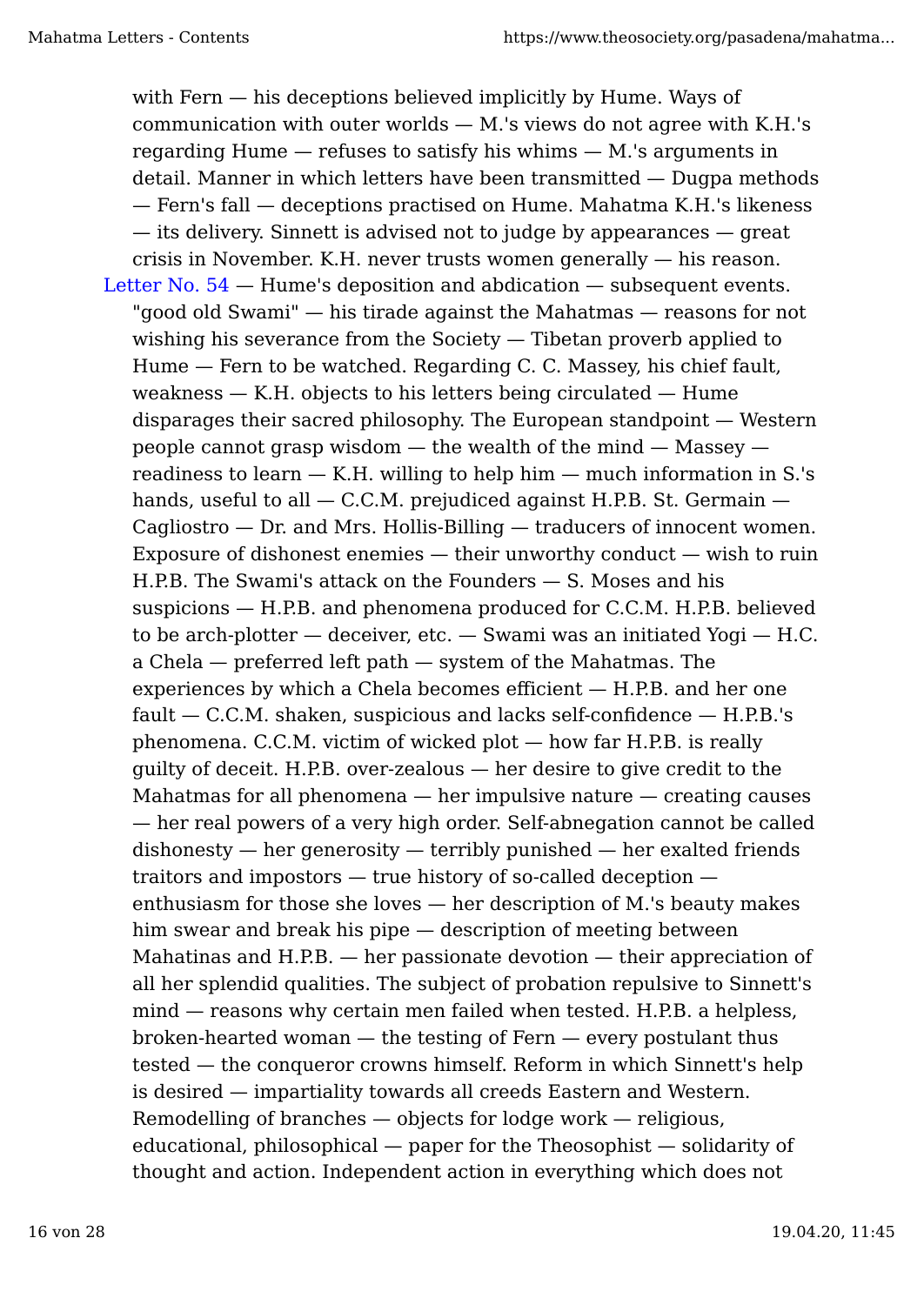clash with the principles of the Society — Hume condemns the faulty system of the Mahatmas. *Theosophist* should be made distinctive cyclic crisis — a goat eats Sinnett's letter to K.H. — amusing incident. The Chohan repairs the letter.

- Letter No.  $55$  The ordeal of the aspirant to occult knowledge the opposition of the Church and Anglo-Indian officials to the T.S. — Dugpas in Bhootan and the Vatican  $-$  personal opposition and ridicule  $-$  bogus letters of H.P.B.'s  $-$  the death struggle between Truth and Error  $-$  the light-bearers of preceding generations lost their lives — necessity for courage — ultimate success certain. Mediumistic sensitives elementaries — unwholesome influences — wood and incense burning for fumigation and protection  $-$  clean living the best protection  $$ talismans — H.P.B. takes a step — heavy responsibility of Olcott and Sinnett — Karma of the *Occult World* and *Esot: Buddhism* — advised to stand by the T.S. — original policy must be vindicated — the Society cannot stand based upon phenomena and Thibetan Brothers alone — the latter should be kept secret — loyalty to the Idea and not to a personal leader. What a Mahatma is — not beyond human mistakes — phenomena of thought transference and precipitations — Akasic libraries — the Kiddle case. Christian-mission — Coulomb conspiracy — correspondence with the "Inner Circle" — pledge themselves to K.H. — the Maha-Chohan — communication through Damodar — and H.P.B. — her phenomena must be disconnected from T.S.
- Letter No.  $56$  Condition of A. O. Hume maddened by evil powers a fakir. Evil effects of *Pranayan* — produces mediumship — Hume's selfish vanity and combativeness — danger to the T.S. — Dayanand S.; "Mr. Isaacs" — K.H. and "Ram lal."
- Letter No. 57 Adepts and their methods not understood; C.C.M. on the list of failures — not a medium — the best of men but lacking in intuition; Europeans on probation  $-3$  fail  $-$  of societies  $-$  Anna Kingsford's inspirers — *THE PERFECT WAY* — A.K. a fifth rounder her vanity — latent sense of Messiahship — Reincarnation a la Allan Kardec  $-$  A.K.'s allegiance to Brothers not expected  $-$  danger to the British T.S. — C.M.'s delusions in regard to K.H. and H.P.B.; Hume and Fern — probation brings out both virtues and vices — Fern's characteristics — western code of honour — Hume's characteristics. Criterion of a "gentleman"  $-$  vilification of M. and K.H.  $-$  a dangerous "friend" — the struggle for adeptship — the delusions of self and vanity. Adepts do nothing without a purpose; Hume opposed to the system of "The Brothers" — finds Them wicked selfish men — their message tainted by deception and sorcery — their chelas slaves and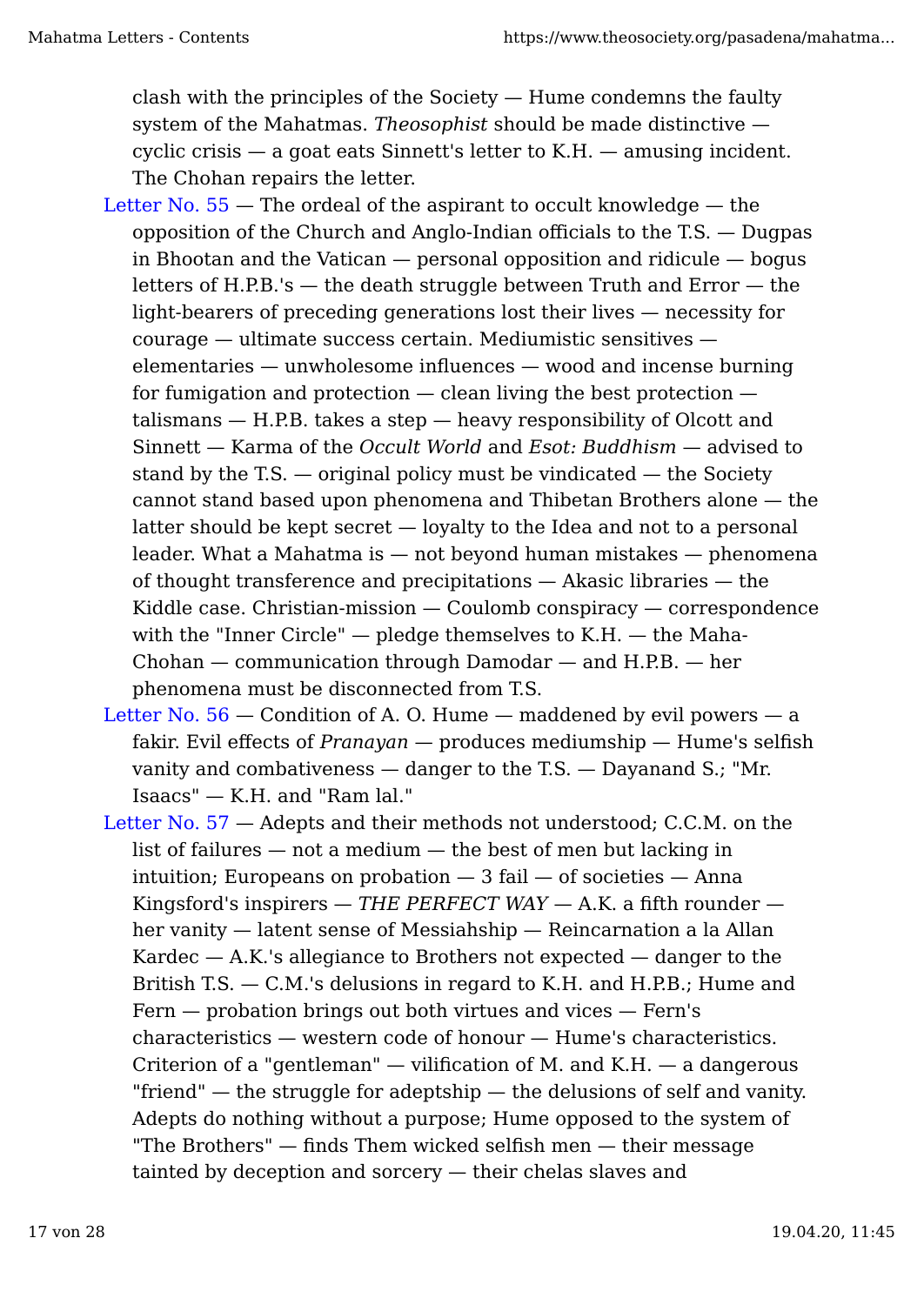untrustworthy — their Society a whited sepulchre, etc.; Hume's cunning and diplomacy — accused of falsification. T. Subba Row — Hume claims added powers — practice of Pranayan makes of him a yogi — serious charge and evidence against Hume; A.P.S. advised to go to England.

- Letter No.  $58 D.K.'s$  personal interest in A.P.S. Apathy of K.H.'s  $countrymen - K.H.$  asks two favours  $-$  is prepared to teach British T.S. through agency of A.P.S. — but not to give proofs of the existence of the Masters — ordered to sweep away every vestige of such proof.
- Letter No. 59 The altruist of Rothney. Change of "being" in A.P.S. difficulty in understanding the doctrines re Devachan — the fickleness of "Society" — the Theosophist's duty. Chelas who demand more power a necromantic Guru — the downfall and despair of a Chela — his condition — an "animated poison bag." Chelas and lay Chelas in July *Theosophist* — William Crookes joins the Society — his discoveries three additional states of matter still to be found by Science — the word "impossible" not in occultist's vocabulary — no man living can make *claims* on Adepts — their attractions are spiritual not intellectual — Bacon and Aristotle. Spiritual development — the Adepts' standard of greatness  $-$  sincere hunger for the truth  $-$  the work of the S.P.R.  $$ mesmeric cures  $-$  the purity of the psychopathist  $-$  his motives  $-$  a lock of the hair of an Adept. The Buddhistic speculations of Rhys Davids — unable to understand Esotericism — his definition of "Avalokiteshvara" an absurdity  $-$  K.H. explains the term fully  $-$  Kwanshai-yin. The origin of the Christian Trinity, transubstantiation, Immaculate Conception — Buddhism and personal God — the meaning of the interlaced triangles — geometrical synthesis of whole occult doctrine — contains the squaring of the circle — problems of Life and Death  $-$  mystery of Evil. The 6 pointed star is the perfect seven  $-$  the number 6 — the Macrocosm and Microcosm — the contre of a circle and its circumference — the three Gunas — Jivatma the 7th Principle — Avalokitesvara — THE GREAT ACTIVE and THE GREAT PASSIVE — Purusha and Prakriti — *THE PERFECT WAY* — Adonai. Pythagoras and the number  $2$  — the dual monad in manifestation — the perfect square — the *WORD* — The Great Deep — Maya — Mulaprakriti the one reality — Mr. Roden Noel — The Unmanifested Circle — Absolute Life nonexistent outside the triangle and perfect square — a Gnostic treatise. No amateur can rival the proficient in occult research — the pseudo-Saviours of the world are legion — nothing was ever lost by trying. Letter No.  $60 -$  "Our doubts are traitors" Chelas of contrary magnetisms during development — partrait by Schmiechen — artist helped by "M." Letter No.  $61$  – Mohini – a Chela not a free man – he suffered from the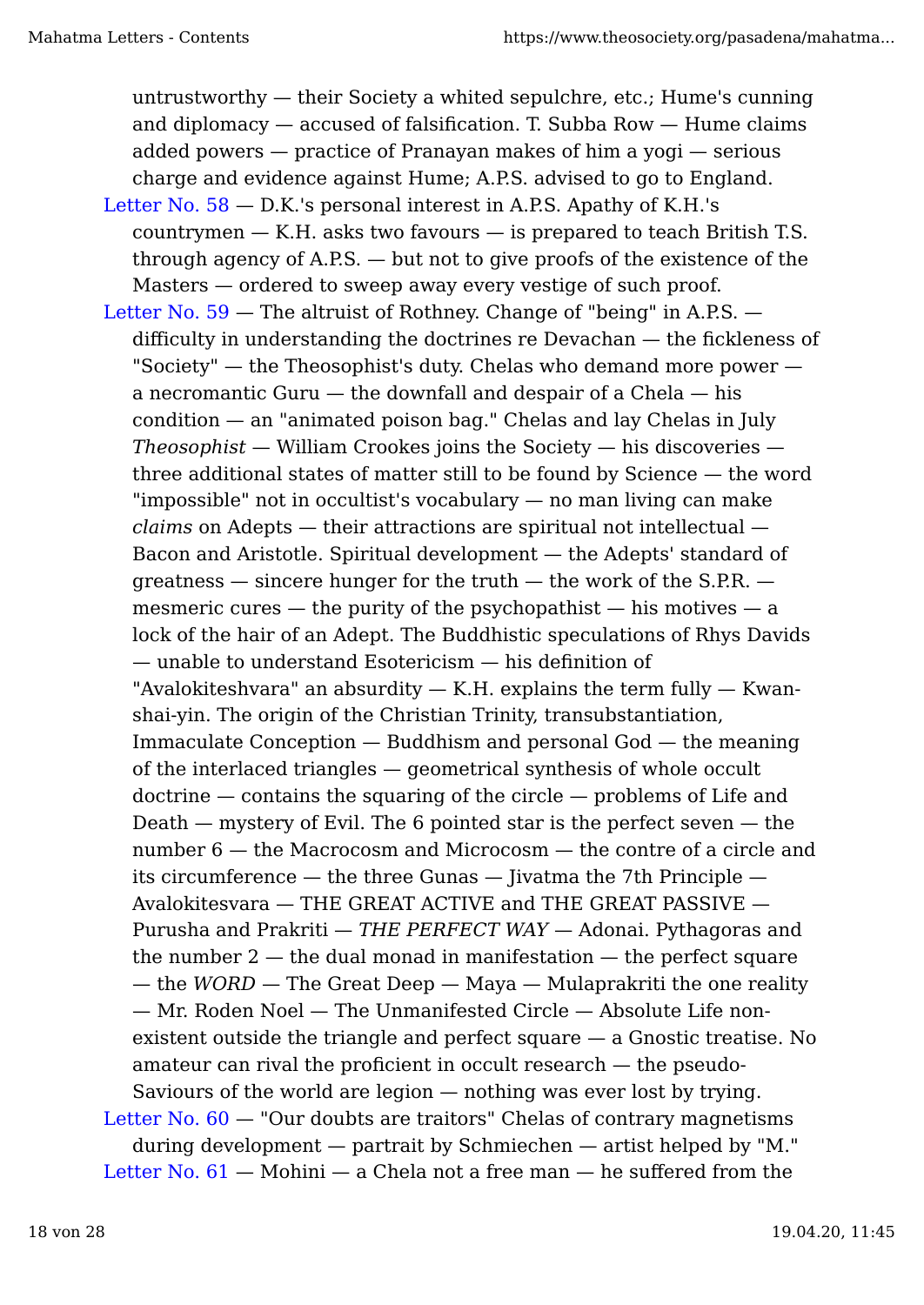cold — his tour through European countries — Arundales — justice in the Kingsford row — personal spite.

- Letter No.  $62$  Unfit for practical occultism immutable laws an effort to open the intuition — duty, stronger than friendship or love to the Masters — the indestructable cement of the Brotherhood — the delusions of the intellect — cold spiritually blind reason — the path to the occult sciences surrounded with pitfalls. The furies to be conquered and destroyed by the aspirant — the qualities demanded in the disciple - his freedom for the work – rigidity of the regulations never relaxed — the real reason of the failure of the "Phoenix" newspaper venture the Ilbert Bill  $-$  the working of Karmic Law  $-$  contempt for the dark races — no exhibition of psychic or occult powers permitted — the London Lodge and Anna Kingsford — A.P.S. finds H.S.O. unfit socially and intellectually for London  $-$  treats him and H.P.B. cruelly  $-$  M.'s natural brusqueness  $-$  carelessness  $-$  A.P.S. not unjustly treated  $-$  his spite against A.K. Unjust suspicion of H.P.B. and H.S.O. — Mohini and Mrs. Gebhard; H.S.O. accused by A.P.S. of falsehood, slander, etc.  $-$ Olcott's work gives good results — suspicion — occult truth must be found in the soul — Mrs. H. an excellent but untrained clairvoyant; A.P.S. attempts to defy occult laws and gets hurt — intellect alone not all-powerful  $-$  A.P.S. asked to be present and speak at meeting.
- Letter No.  $63$  The publication of these letters the questions involved — the real vital errors in *Esoteric Buddhism* and *Man* — much made purposely obscure in the letters — they were not written for publication or public comment — neither K.H. or M. would ever consent to the letters being published. Would-be Chelas and dangers of probation.
- Letter No. 64 The mysteries of Chelaship the uncharted ocean of occultism — necessity of full confidence in the Adepts — beware of a prejudiced mind — occult laws often seem cruel amid unjust. Cataclysms are necessary — unselfishness physical and spiritual vanity and conceit more serious when harboured in the higher principles — the shield of the disciple — the mass of human sin and frailty gathered into one period of the life of a Chela. Selfishness in inner aspirations — the Lord Buddha. The Chela must not judge on mere appearances.
- Letter No.  $65 A$ . Gebhard's accusation  $-$  failure amid success  $$ distressing incidents  $-$  the attempt to open the eyes of the world fails  $$ the conspiracy of the Missionaries against theosophy — "Christ or the Founders" — the S.P.R. and Mr. Hodgson. Mr. Lane Fox and the T.S. — Chelas detest European Theosophists — the end of projected occult instructions — the refusal of Europeans to receive instruction through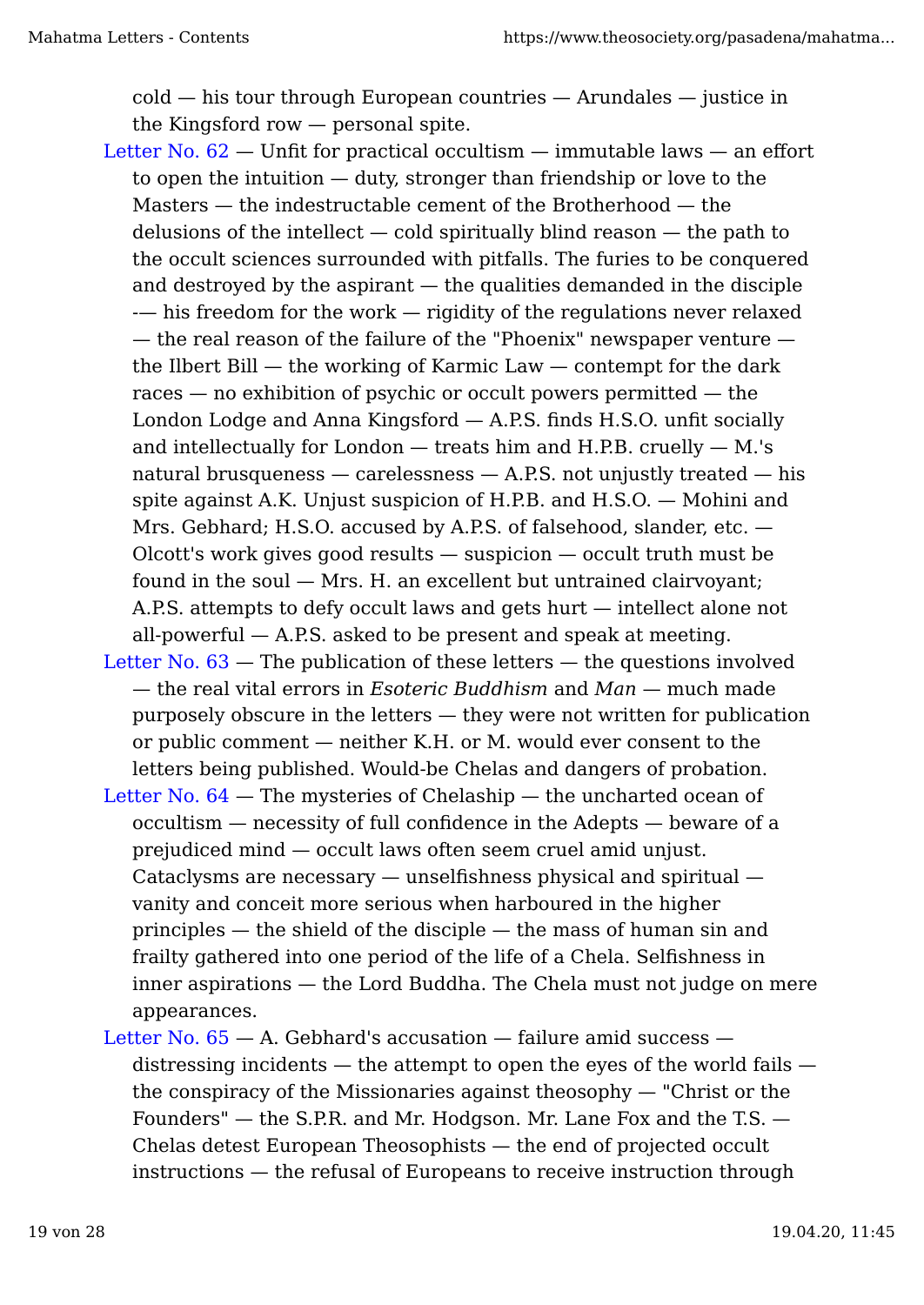Damodar and Subba Row — Damodar goes to Thibet — Subba Row suspected — Count St. Germain and Cagliostro — current ideas of the Masters and laws of occultism inaccurate  $-$  K.H.'s western education  $-$ Sir C. Grandison — western etiquette and Thibetan customs. Accused of plagiarism — the dictionary of Pai-Wouen-Yen-Fu — works of reference — Kiddle incident — "Lal Singh" a *nom de plume* — not always infallible Mahatmas — knowledge of occult forces the fruit of generations of research — occultists risk their lives — magic and superstition. The teaching of Devachan criticised — the keys of Life and Death — crisis in T.S. a question of perdition or salvation to thousands — progress or retrogression of human race — doubts and foul suspicions beset the neophyte — the old Masonic Lodges — tests of courage, etc. psychological and other tests — Raj-yog tests — develop every germ of good and bad. The rule inflexible, no-one escapes — few Europeans have stood the test — failure in Europe with few exceptions — henceforth neutrality of T.S. in occult teaching to be enforced — instruction will be given only to individuals from individuals — teachings given must be under pledge of secrecy  $-$  T.S. not to be held responsible or compromised by phenomena  $-$  the ship is sinking  $-$  its precious cargo desecrated by profane handling.

- Letter No. 66 Common post used instead of H.P.B. Sinnett's relations with H.P.B. — necessary to watch himself — correspondence may have to be broken  $-$  uncharitable spirit  $-$  narrow sympathies  $-$  the crisis fanned from Tchigadze  $-$  A.P.S. laughs at probation  $-$  the guardians of occult knowledge — M. and K.H. the only Brothers in favour of disseminating their knowledge. H.P.B. sometimes dangerous — the best agent available — letters will cease at her death — "our ways not your ways" — H.P.B. complains of A.P.S. to her Master — A.P.S. resents the personal wishes of the Masters. His pride must be protected at all costs — dugpas and psychic shocks — pride and egotism — A.P.S. denies applying to be accepted as a Chela; H.P.B. and H.S.O. not perfect adversity discovers the real man — karma of the group — sinking the personality — higher instruction only given to the true Theosophist.
- Letter No.  $67 K.H.$  *to H.S. Olcott.* Ordered home  $-$  the state of India  $$ agitations — Bishenlal's attempt to cross the Himalayas — the Kingsford Maitland party. Dugpas provoke his vanity — three cases of insanity among lay Chelas — few men know themselves — the ordeal of crude Chelaship.
- Letter No.  $68$  Discipline of family life conquest of self spiritual progress the most important.

Letter No. 69 — The terms Brahma — Pitri — Devalokas defined — Nirvana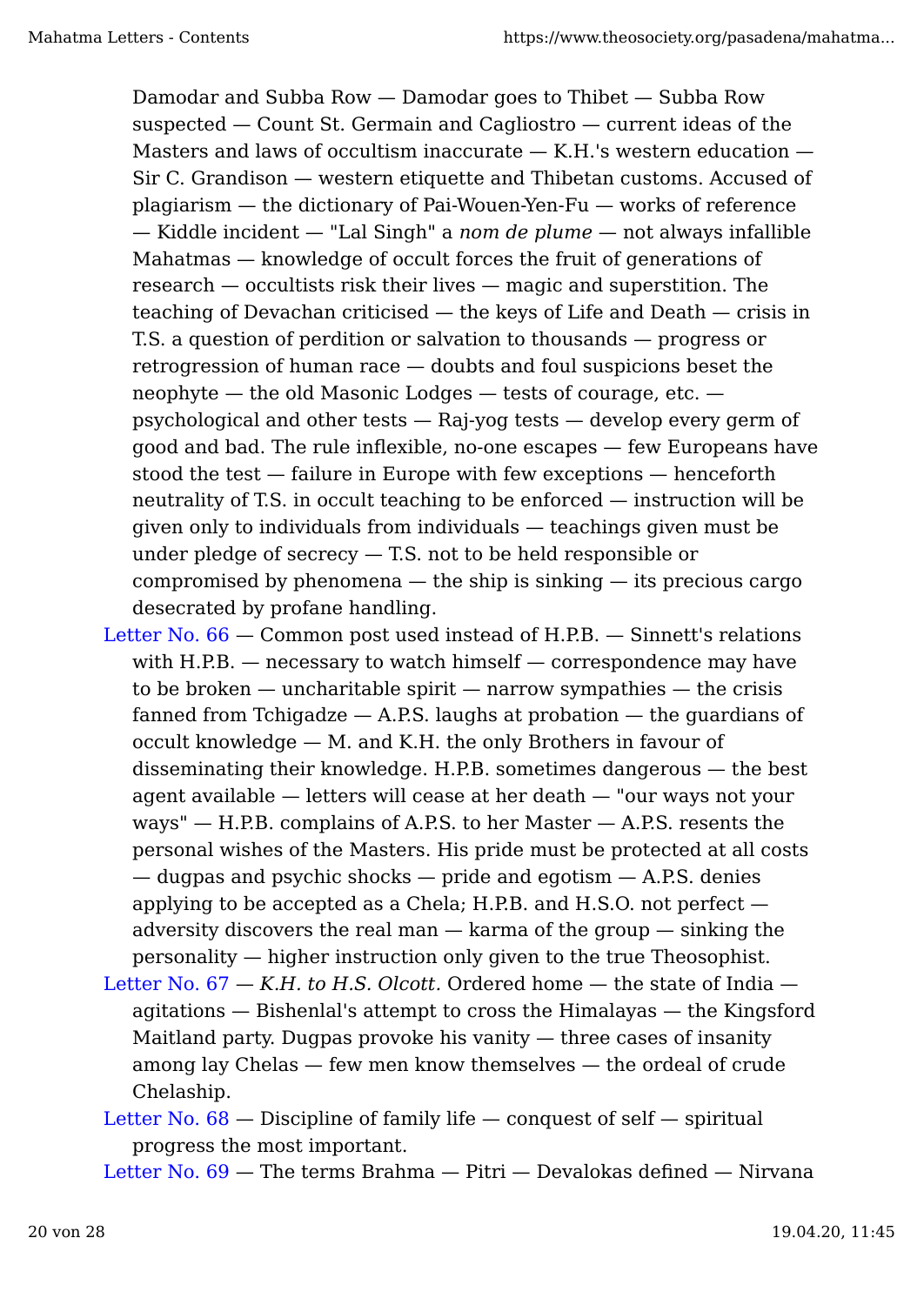— Devachan — real knowledge a spiritual state — absolute light and darkness.

- Letter No. 70 The probation of A.P.S.
- Letter No.  $71 M$ .'s "tobacco-machine"  $-$  clouds on the horizon.
- Letter No. 72 Chelas never guided. Taught by experience.
- Letter No. 73 Bad feeling against K.H.
- Letter No.  $74 -$  No-one cares for real objects of the Society  $-$  personal devotion only — "M." erases a part of one of his letters.
- Letter No.  $75 A.S.$  accuses H.P.B. unjustly.
- Letter No. 76 Subba Row and Chela training initiated Brahmin and Hume — the Genius of Pride.

# **Section 4:** *The Phoenix Venture and the Condition of India*

- Letter No. 77 Colonel Gordon a Howrah Branch Eclectic K.H. not born for diplomacy and intrigue. Funds for the "Phoenix"  $-$  K.H. loses some of his optimism — women as angels or furies.
- Letter No. 78 The Chohan's views on the "Phoenix" project the journal desirable — effort must be made by outsiders — Masters not separated from the world of action as long as T.S. exists. May effect the destiny of a nation — questions of capital and finance — personal remuneration control of the journal. Sir Ashley Eden  $-$  a Sinking Fund  $-$  the Nizam  $-$ Holkar — Benares — Baroda. Questions of management — Hume and dugpas.
- Letter No.  $79 K.H.$  no business man  $Mr.$  Dare  $-$  the Brotherhood will help the enterprise  $-$  the attractions of India to the mystic  $-$  A.P.S. wrong in acting for K.H.'s sake  $-$  good actions bring own reward  $-$  a new cycle begins.
- Letter No.  $80$  Chance a squinting jade Hume delineates the true character of the Brothers  $-$  A.P.S. advised to act on his own judgment.
- Letter No.  $81$  The condition of the people of India. Govindan Lal Olcott sees Baroda and Holkar — little patriotism — rekindling the beacon of Aryan occultism — the task of the T.S. impeded by would-be Chelas the breath of the world's furnaces. The Masters first duty of gaining knowledge — English prejudices — Massey — "Ski" — and the Scotch Brother  $-$  M. sends glove by occult means  $-$  Dr. and Mrs. Billing  $-$  a bogus spook — a false "Ski." *"Suppressio veri suggestis falsi"* — the Masters judge men by their motives — no respect for the world's standards.
- Letter No. 82 Le quart d'heure de Rabelais the crisis in the affairs of the "Phoenix" — Sinnett's choice — asked to oppose the work of the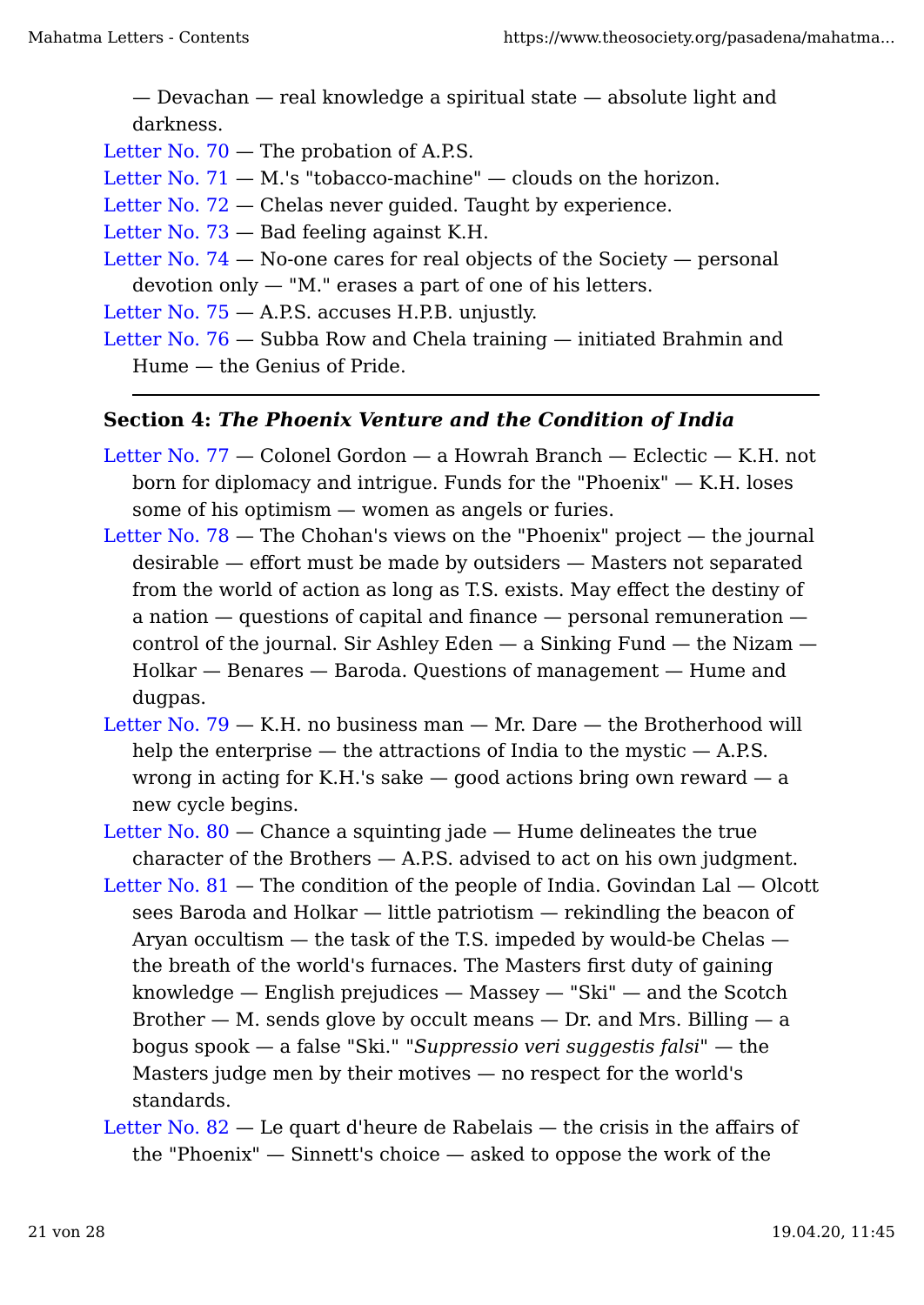Masters apparently  $-$  the Bengal Rent Bill  $-$  European notions of right and wrong receive a shock — occult antidotes — the Jesuitical "end justifies the means"  $-$  the words of the Lord Buddha  $-$  K.H. explains the situation — "Phoenix" to oppose the Bengal Rent Bill. In the event of refusal a new editor to be found — the Zemindars — Lord Cornwallis. The issues at stake — the future of the "Phoenix" and future relationship of A.P.S. with K.H. — bringing the national boil to a head — Lord Cornwallis's mistake — Mussulman ruler and East India Company. The Ryots — the Chohan in India — perpetual agreement — the real aim of Lord Ripon's reforms — not meant for India. Protestant England aimed at — the invisible coils of Rome — the pledges of the Government — Khirajee land — Mussulman laws — spirit of Khiraj and Ooshr. The brightest jewel in the crown of England — the Chohan and K.H. — the real Viceroy of India — not at Simla but at Rome — "*Esoteric Buddhism*" correct, if incomplete. Obscurations — inner and outer rounds — Massey concludes the Masters have no *God* — each man's God within himself.

Letter No. 83 — K.H. gives A.P.S. his freedom of choice — success of "Phoenix" doubtful — A.P.S. must take his own responsibility. Misunderstands law of Karma — the strong feelings in the national soul. The good of humanity the only consideration of the Chela — personal feelings and reputation not considered — the financial prospects of the "Phoenix." Black clouds on the political sky — further correspondence permitted to H.P.B. — the eighth sphere mystery.

# **Section 5:** *The London Lodge of The Theosophical Society*

Letter No.  $84$  — Paralytic calm of the L.L. — C. C. Massey — Anma Kingsford — Olcott's visit; Mohini a Chela.

Letter No. 85 — *Addressed to members of the L.L.* A.K. to remain President of L.L. — the Chohan's wish — A.K.'s personal predilections of no consequence — dissemination of truth — Hermetic Philosophy. The boundless ocean of Truth — three centres of the occult Brotherhood — H.P.B. and Subba Row pupils of the same Master — the Chaldean Mage — West requires different presentation of occult sciences to the East the amelioration of man's condition the object — Truth has no ear-mark; A. Kingsford and Sinnett opposite poles — both necessary for T.S. in England  $-$  A.K.'s presentation better adapted to Christian ears  $-$  her strife against anti-vivisection — the teaching of Northern Buddhist Schools. More caution necessary in exposition of secret teachings wise toleration of differing opinions and beliefs in Indian T.S. —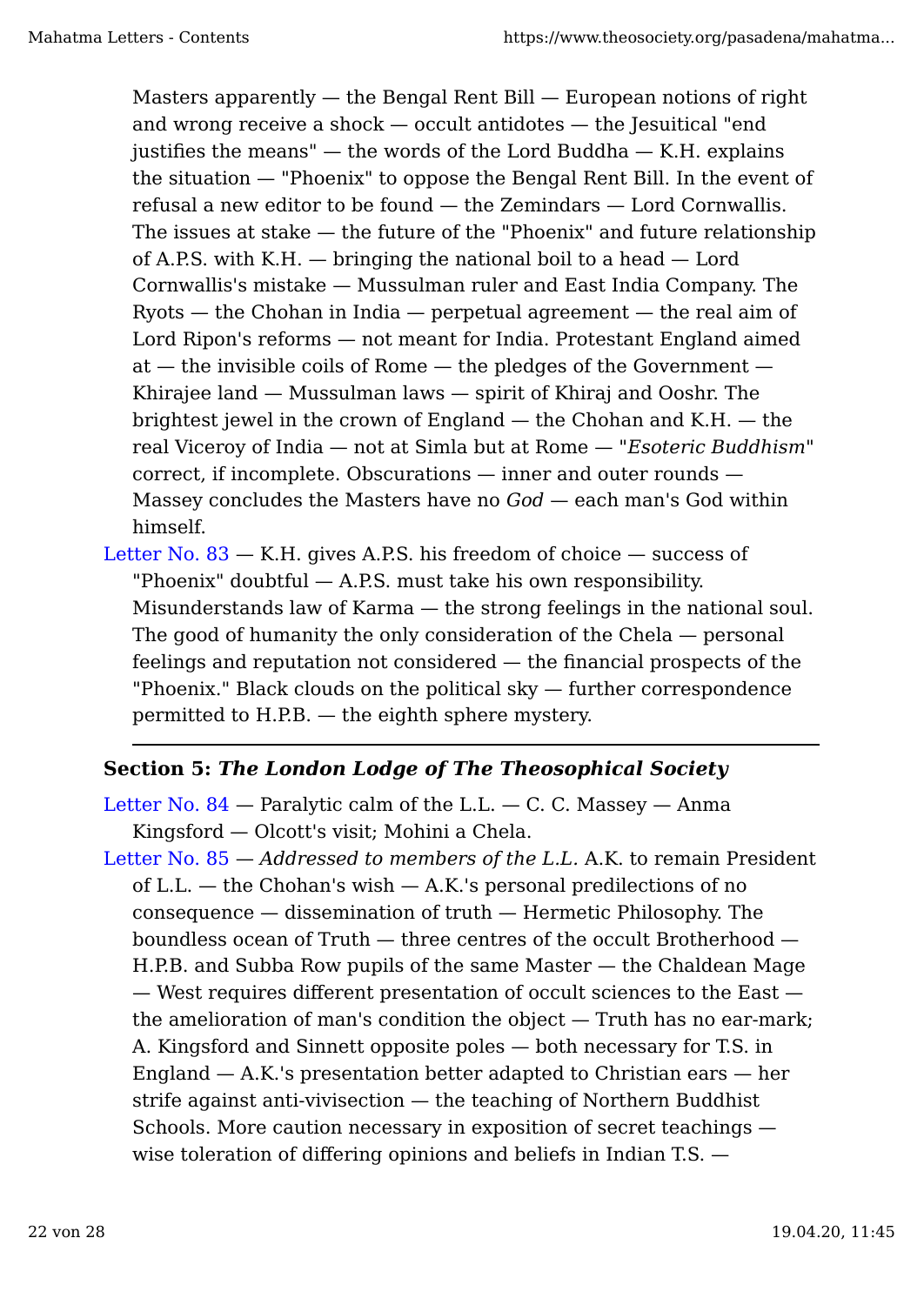harmonious discord  $-$  the key note in Nature  $-$  A.K. loyal to Truth  $-$ "return good for good, for evil — justice"; A.K. and A.P.S. expectcd to work on parallel lines — agree to disagree in details.

- Letter No.  $86 A.K.'s$  apologetic letter to H.P.B.  $L.L.$  a tail for her to wag — her anti-vivisection and vegetarianism win over the Chohan personal vanity — letter contains an occult influence — to be read at a General Meeting. Devachan  $-$  Nirvana  $-$  the Ego  $-$  space is infinity itself — the relation of the number of incarnations to the cleverness of an individual — Darwin's law of heredity. The condition of C.C.M. — Charles Bradlaugh not immoral — Mrs. Besant — the "Fruits of Philosophy" pernicious — the fruits of Sodom and Gomorrah.
- Letter No. 87 The postponement of L.L. election the question of personal loyalty and authority of names. Gravest evil neutralised by hastening a crisis — oppression of a priest-ridden world — psychic growth accompanies individual effort — Massey — Ward — Kingsford — A.K.'s mistrust of appeals to authority. Too much talk of the Masters disloyalty to principles of the Society would not be tolerated usefulness of a Lodge — largely depends on President and Secretary.

# **Section 6:** *Spiritualism and Phenomena*

Letter No. 88 — Magnetic conditions necessary for test phenomena. Letter No. 89 — Objections to spiritualistic phenomena and mediums. Occult science the extinguisher of superstitions — K.H. arranges to appear to the medium Eglinton on the "Vega" — his reasons. Letter No. 90 — *From Stainton Moses to Sinnett*. S.M. is puzzled — says Brothers are mistaken in regard to him. His guide Imperator —

documentary evidence of communication, etc. — Imperator knows nothing of the Lodge or Brotherhood. S.M.'s guide his own sixth principle — finds spiritualism and occultism incompatible. *Comment by K.H.* What is a "Brother"?  $-$  can be ignorant of many things  $-$  not so with an omniscient Planetary Spirit — Russian child medium — Jesus and John the Baptist — Jesus a spiritual abstraction — Mrs. Kingsford converses with "God" — receives a written communication from a dog. Letter No. 91a, Letter No. 91b — C. C. Massey — Mrs. Billing.

Letter No. 92 — Actions of Founders and Chelas not controlled by the Masters — Hurrychund — Wimbridge — Mrs. Billing a medium. Materialization phenomena — truth rarely wanted — a loyal Theosophist — phenomena the playthings of the tyro — the Masters offer their knowledge to be accepted or rejected on its merits — "Ski" used as a mouthpiece by the Brothers. H.P.B. asks an exception for C.C.M. — "Ski"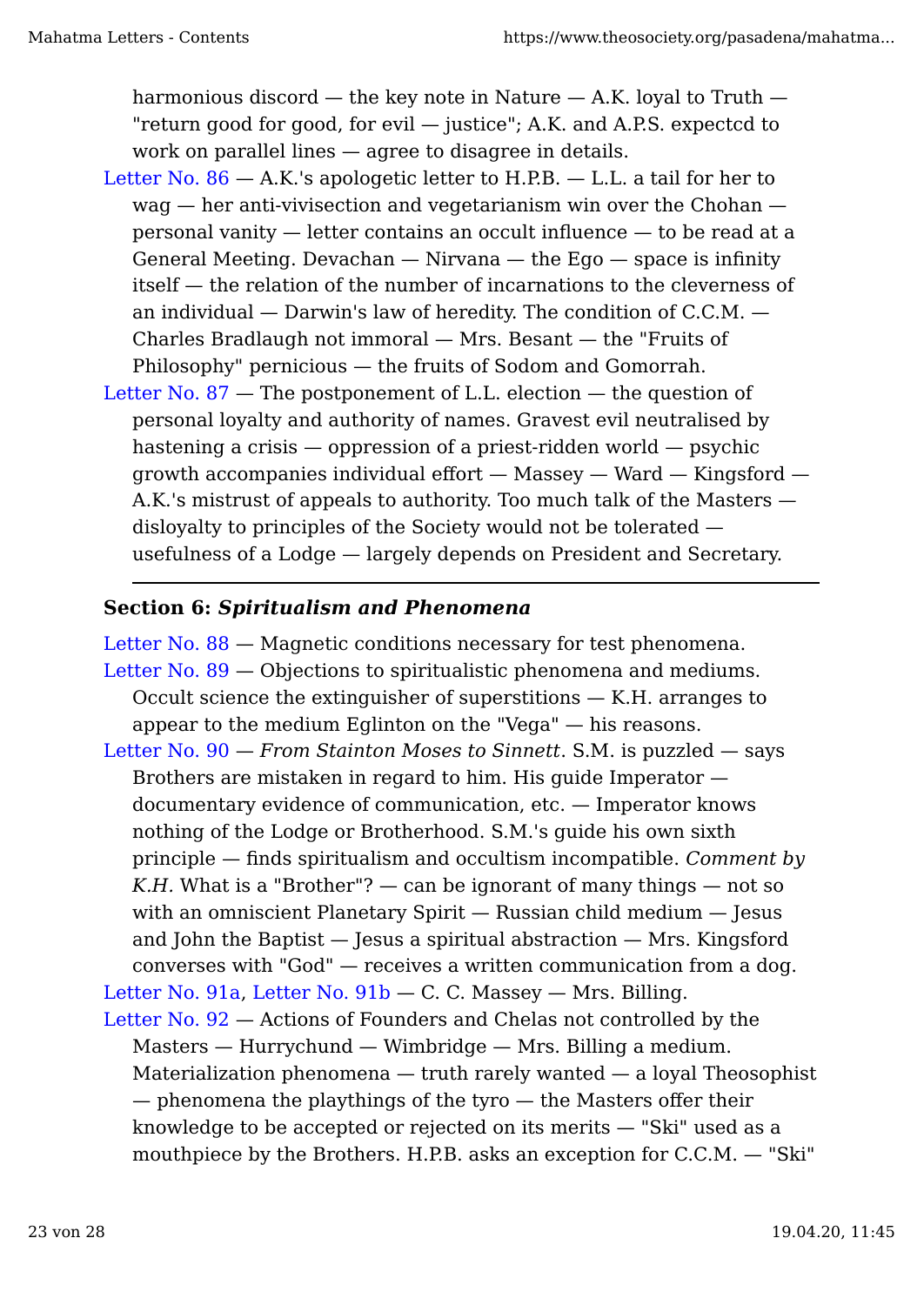a medium for 20 years — her phenomena pass the most crucial tests several false "Skis." An occult forger.

Letter No. 93 — Mediums and Spooks permitted to personate the Brothers — and forge their hand-writing. K.H.'s explanation of the Kiddle incident — "M. A. Oxon" — K.H. accused of plagiarism — the *Banner of Light*. Woman a calamity in the fifth race. K.H. dictates a letter mentally  $$ psychic chemistry — precipitation by a young Chela-American Spiritualists — experiments of S.P.R. in "mental telegraphy." The modus operandi of precipitation — psychic printing machine. The medium and the Chela diametrically dissimilar — discrepancy in *"Occult World"* — H.P.B. denies that K.H.'s first letter was written by himself. K.H. born into a new and higher light — Oniniscience and infallible prevision exist but for the highest Chohans — the restored version of page 39 *Occult World* — Spiritualists and Spiritualism — the Rosetta Stone of the Kiddle incident. The Kiddlites and the Koothumites — an Adept does not cease to be a man — ignorant surmise and personal insult — distrust and prejudice contagious  $-$  A.K. invokes K.H. in trance. She takes a fruitless ramble through space  $-$  K.H. unaware of search  $-$  move in different astral circles — too haughty and imperious — Mrs. Gebhard a genuine sterling nature — K.H. *en route* for Madras, Singapore and Burma — H.P.B. not in disgrace. Subba Row's writings.

Letter No. 94 – Kiddle incident – poking fun at Occult Science.

- Letter No.  $95$  Preparation and training of Eglinton the "Vega experiment" — bigotry and blindness of the Spiritualists — professional mediums — Hume has great possibilities in front of him — reviewing *The Perfect Way* — attracting the Chohan's attention and its significance.
- Letter No.  $96 M$ . smokes his pipe  $-$  Piccadilly spooks  $-$  phenomena  $-$ Karma of the spiritualists  $-$  M. prefers Eglinton's clairvoyance to Mrs. Kingsford's.
- Letter No.  $97$  The defects of young disciples few true to original programme.

## **Section 7:** *Miscellaneous Letters*

- Letter No.  $98 K.H.'s$  comments on a letter of Hume's  $-$  the people of Tibet untainted by vices of civilization  $-$  A.O.H. a friend of perishing humanity — General Schoolmaster for Tibet — the Adept the freest of men.
- Letter No. 99 *From A. O. Hume to K.H.* Says K.H. does not understand him — Russia and Tibet. Advocates repeated phenomena — H. S. Olcott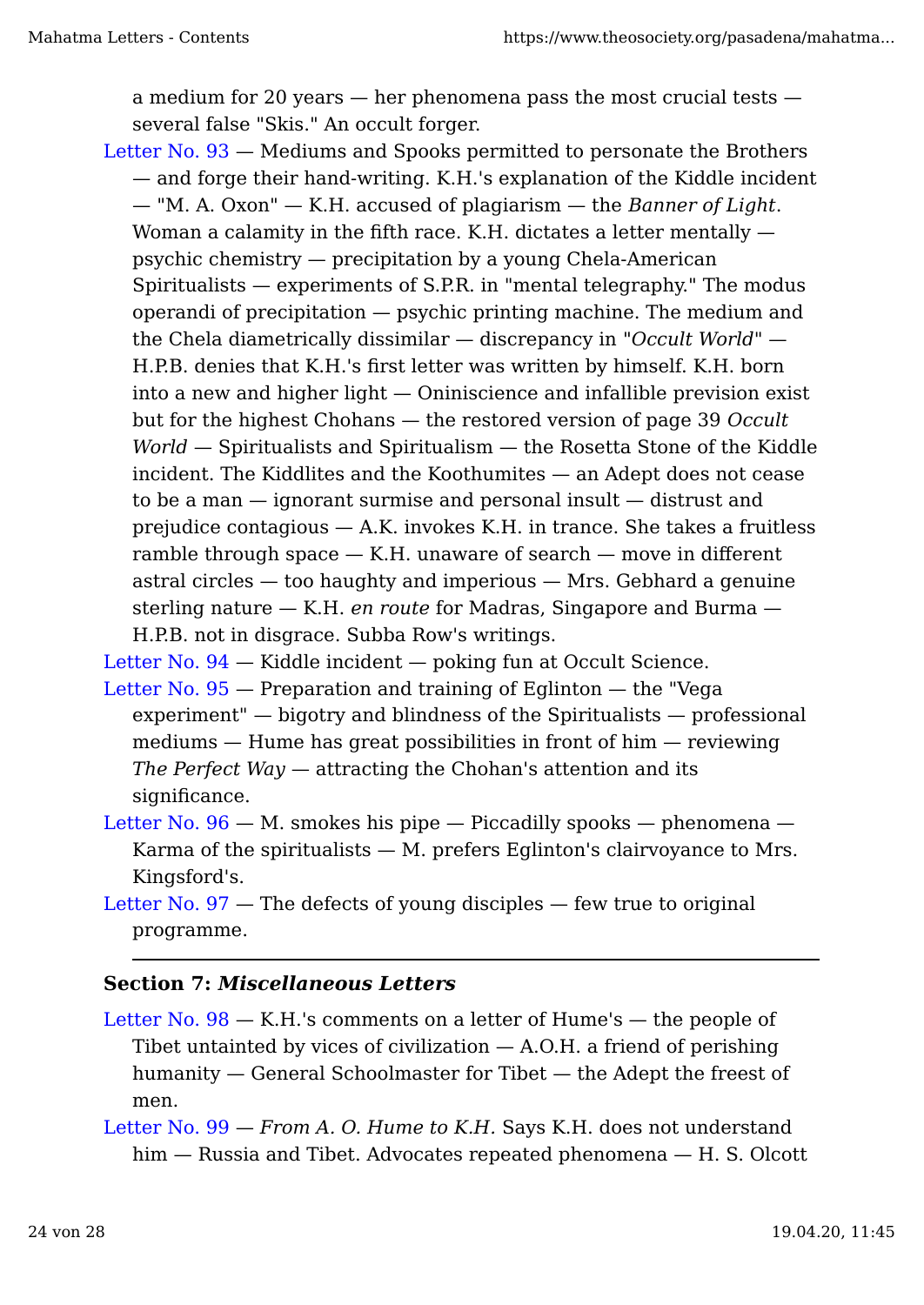— Jesuit organisation — blind obedience.

Letter No.  $100 -$  Hume thinks of going to Tibet  $-$  insane plan  $-$  the Chohans against him — dangers of every step.

- Letter No.  $101 -$  "Blessed is he who knows and appreciates Koothoomi."
- Letter No. 102 "Ou tout ou rien."
- Letter No. 103 Chelas neglect orders Maharajah of Kashmir.
- Letter No.  $104$  Hume annoys K.H. New Year Festivals in Tibet K.H. goes a journey — M. takes his place — "the Disinherited."

Letter No.  $105 -$  Hume accuses the Masters of being liars  $-$  H.P.B.

- quarrels with D.K. "K.H. no gentleman"; Hume's infallibility.
- Letter No.  $106$  Measures for protecting Tibet the priestly King.
- Letter No.  $107 H.P.B.'s$  ill-health  $-$  mental anxiety.
- Letter No. 108 A Ladakee Chela.
- Letter No. 109 K.H. and a seance.
- Letter No.  $110 -$  Dharbagiri Nath  $-$  the best punishment for an accepted  $Chela - dodging the Masters' eye - young Chelas - Hume's articles;$ H.P.B. not safe in Sikkim — a Chela's indiscretion.
- Letter No.  $111 K.H.'s$  two Chelas to A.P.S.
- Letter No. 112 Colonel Chesney's letter to K.H. Fern a humbug endeavours to *test* the Masters — lay Chelas — Hume alienates the Chohan and M.; W. Oxley.
- Letter No. 113 Funny notions about honour Fern hallucinated Fern's trap for M.
- Letter No. 114 Zenana women of India.
- Letter No.  $115 A.S.$  advised to act on his own judgment  $-$  Occult influences.
- Letter No. 116 K.H.'s disgust with Hume.
- Letter No. 117 Mohini.
- Letter No. 118 Fraudulent intrusion. Children's diseases K.H. sends a lock of his hair.
- Letter No. 119 Newspaper cutting and K.H.'s comment.
- Letter No. 120 Action of hatred.
- Letter No. 121 *The Occult World* presented to the Chohan's notice.
- Letter No. 122 Eglington at Calcutta.
- Letter No. 123 K.H.'s difficulties.
- Letter No. 124 A.P.S. asked to find three coloured pebbles in Venice.
- Letter No.  $125 K.H.$  issues a denial of the claims of W. Oxley medium. He never conversed with K.H. — three secret words.
- Letter No. 126 A Post Office address in N.W. Provinces.
- Letter No. 127 Extracts from letters to A.P.S. and A.O.H. 6th and 7th principles never were within man — Anaxagoras — the "*Nous*" —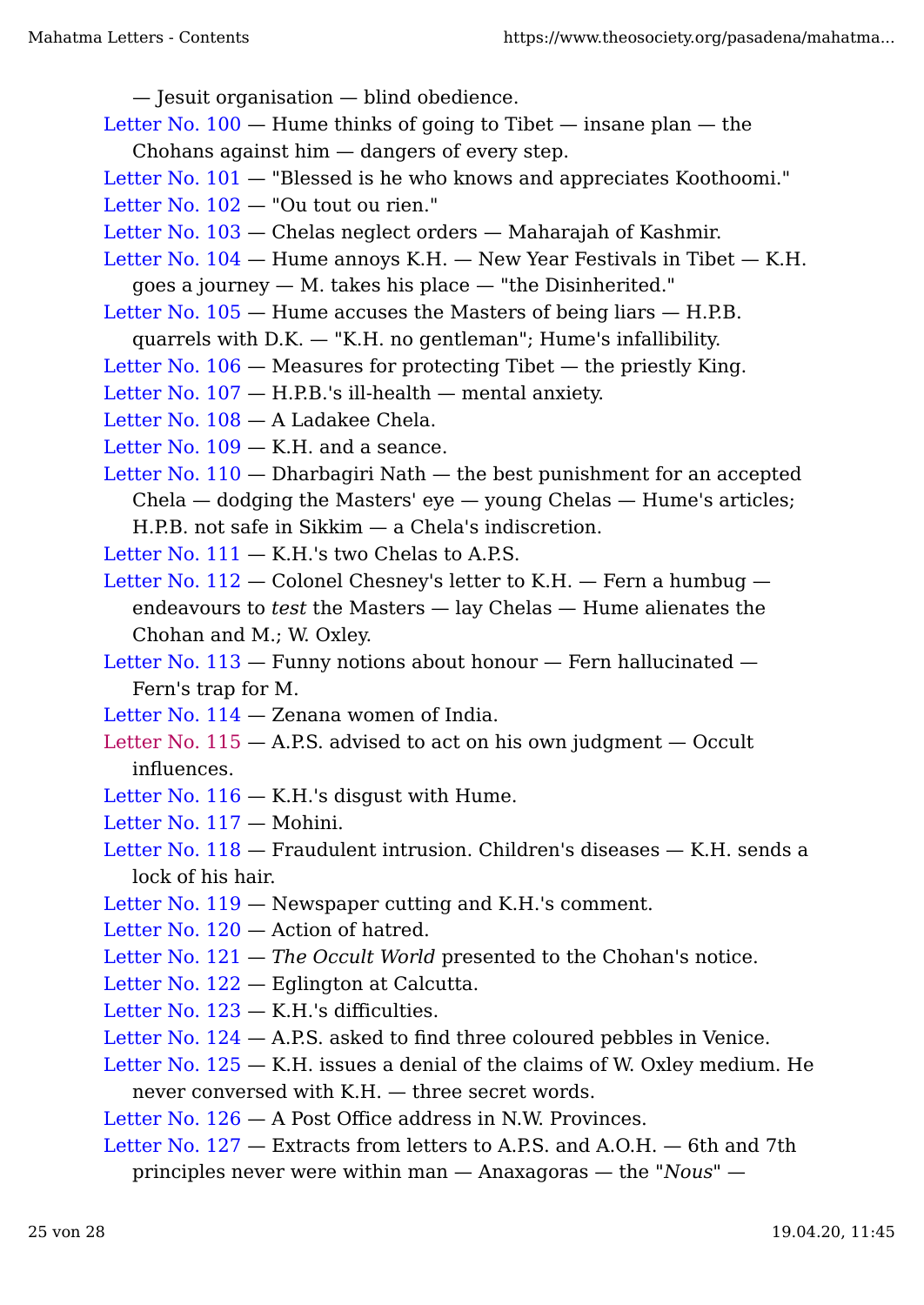Pythagoras the permanent and impermanent — words of Buddha lucidity — too much sugar in diet — method of developing lucidity. Letter No. 128 — Telegram announcing Damodar's departure. Letter No. 129 — Telegram re Damodar.

# **Appendix**

- Letter No. 130 --*From T. Subba Row.* States the conditions on which he will give A.P.S. instruction in Occult Science — wavering state of mind fatal.
- Letter No. 131 *From T. Subba Row*. Sinnett gives qualified consent impossible to give him practical instruction  $-$  rules inflexible  $-$  the sacrifices demanded by Occult Science — acquisition of psychic powers not the object of occult training — they alone will never secure immortality. The true aim of Occult Science — prepared to give theoretical instruction only.

Letter No.  $132 - T$ . Subba Row  $-$  the Rishi M.'s system of training  $-$  the first three initiations; K.H.'s comment.

- Letter No. 133 *From H.P.B.* Warns A.P.S. of self-deception discusses his attitude to K.H.'s letter — "Olcott behaved like an ass" — why the Masters liked Olcott. The S.P.R. and its bugbear Theosophy.
- Letter No. 134 *A dictated letter from M.* All Theosophists endeavour to correspond with him — do not deserve such privilege. What is expected of them — thousands of Fakirs, Sannyasis, etc., have never seen or heard of them — they are on the path of error — bad physical magnetic emanations not insurmountable — faith in God and Gods attract the worst influences — the Chohans of darkness preside at Pralayas. All is contrast in the Universe — the Gods of the bigoted Hindus, Christians, and Mohammedans — the work of the Red-caps — Brothers can prolong life but cannot destroy death or evil — details about H.P.B.'s identity.
- Letter No. 135 *From H.P.B.* Explains what she said about seven objective planets and septenary chains.
- Letter No. 136 From H.P.B. Sinnett's invitation to her reasons for refusing — what she endured — K.H. and M. prepare to work — H.P.B.'s hour of triumph approaches — Sinnett does not know the *real* H.P.B. Her inner real self imprisoned — prophecies that Sinnett will one day blaspheme against K.H. — their benevolent contempt for H.P.B.

Letter No. 137 – D.K. precipitates a letter phenomenally in H.P.B.'s cabin.

Letter No.  $138$  – *From H.P.B.* New battle to be fought – K.H.'s observations on the T.S.  $-$  H.P.B. now accused of fraud  $-$  Mahatmas dragged before the public  $-$  Hodgson's attitude  $-$  hopeless situation  $$ happy Damodar — the land of Bliss; Hume wants to save the Society —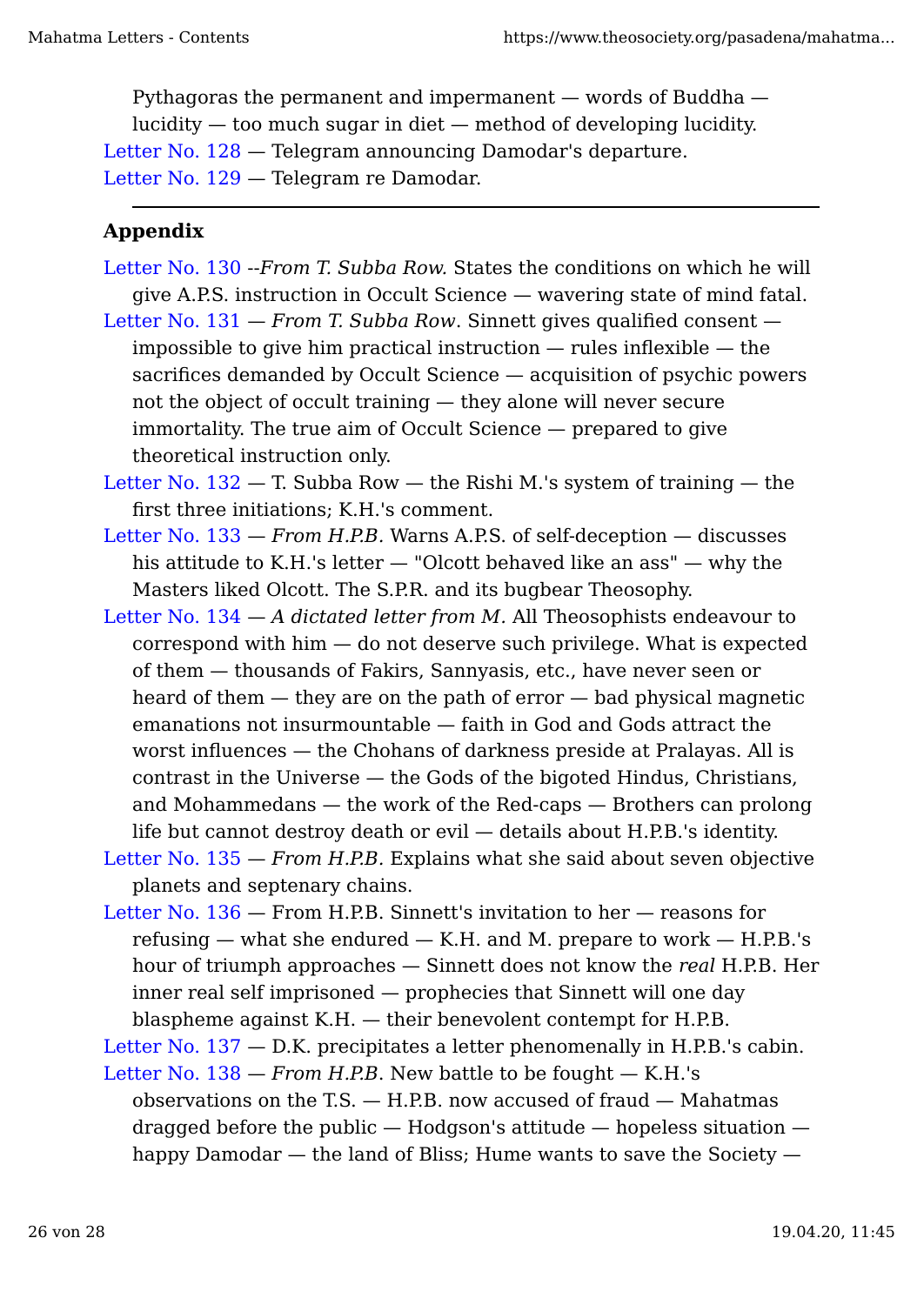meeting called — his plans — his suggestions rejected — phenomena must be prohibited. Her physical condition — transmission of letters — Arthur Gebhard — dying people do not tell lies — H.P.B. never a deceiver — explains the methods of occult transmission of letters; H.P.B. "a fraud with excellent qualities" — explains what happened to Gebhard's letter — no fraud; T.S. will live in India but seems doomed in Europe  $-$  Hodgson's investigation  $-$  the opposition of the Padris  $-$  her trials — cannot trust her friends. Propaganda against the Founders — Oakleys advise H.P.B. to resign — pledges herself not to mention the Masters' names — try to deserve personal communication with the Master. Probably her last letter.

- Letter No.  $139$  *From H.P.B.* She urges Sinnett to develop his intuition explains about a letter of K.H. which Sinnett suspected. S. asked not to be ungrateful and not to misunderstand — what H.P.B. saw in K.H.'s aura — Prince's Hall meeting a failure. Chelas take the left-hand path nearing the end — Gladstone — the Jesuits.
- Letter No. 140 *From H.P.B.* The Countess a great clairvoyant H.P.B. describes a vision  $-$  K.H. teaches her English  $-$  M. sends her back to Europe — parting words of K.H. — she writes *Isis Unveiled* at K.H.'s  $dictation$  — her English. The writing of K.H.'s letters — did he write them himself? — precipitation — either H.P.B. invented the Mahatmas or she did not. The Secret Doctrine — truth will triumph — Hume's lies.
- Letter No. 141 H.P.B. in Sinnett's hands Mrs. Leadbeater Gladstone a Roman Catholic. The condition of the T.S. in Europe — India — America — the indestructibility of the Society — the efforts of the dugpas — the T.S. in need of quality and not quantity of members — the two courses before the London Lodge — by their fruits shall ye know them. Worldly society in the  $L.L. - A.P.S.$  incapable of perceiving the  $truth$  — no inner group consecrated to the truth — the last trial of a Chela. The necessity of spiritual discernment — nothing can kill the London Lodge except *passivity* — human dirt never sticks. Sinnett urged to develop his intuition.
- Letter No. 142a Memorandum by Damodar. The Theosophical Society considered a religious sect — if based upon universal Brotherhood the occult study should be secret — sacred knowledge should not be vulgarised — unconsciously misleading the public as to management of the Society — the Adepts do not control the Society — admission of members — fees — phenomena hunters.
- Letter No. 142b Comment by K.H. on Damodar's memorandum.

Letter No. 143 — Reply of K.H. to a query of A. P. Sinnett.

Letter No.  $144 - A$  fragment from K.H.